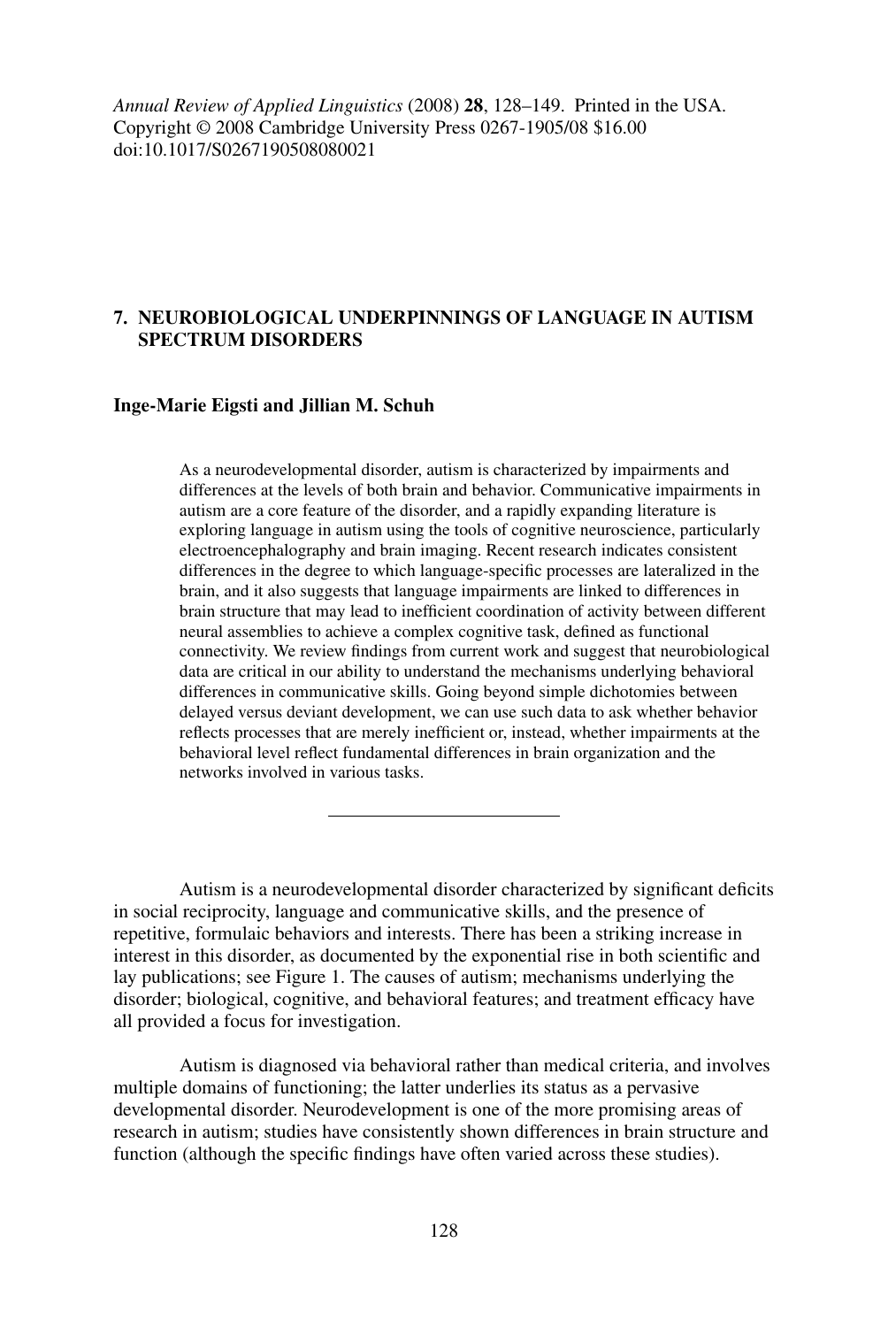

**Figure 1.**

Although a number of labs have been working to develop animal models of autism spectrum disorder (ASD), to date, our knowledge is based on investigations with human subjects. The most important challenge for the future is to link differences in the developing brain to cognitive and behavioral features of the disorder.

### **Autism Spectrum Disorders (ASD)**

The autism spectrum comprises a set of disorders (including autism, Asperger's disorder, Rett syndrome, childhood disintegrative disorder, and pervasive developmental disorder not otherwise specified) that span a wide spectrum of cognitive functioning (Folstein & Rosen-Scheidley, 2001). While 50%–75% of individuals with autism experience comorbid intellectual disability, the remainder have intellectual abilities that range from low average to above average, and some 16% are able to function independently (Howlin, Goode, Hutton, & Rutter, 2004). Individuals with ASD have an uneven cognitive profile, performing well on most visuospatial (Happé  $\&$  Frith, 1996) and rote memory tasks, but poorly on tasks that demand planning, interpretation, and organizational aspects of memory (Bennetto, Pennington, & Rogers, 1996; Ozonoff et al., 2004). Due to significant changes in diagnostic criteria from the 1980 to 1994 versions of the *Diagnostic and Statistical Manual of Mental Disorders*, broader public awareness of the disorder, and, of course, the possibility of actual increases in prevalence, the reported prevalence of the five diagnoses on the autism spectrum has increased dramatically (from 5 in10,000 in the 1960s to as many as 1 in 150 today).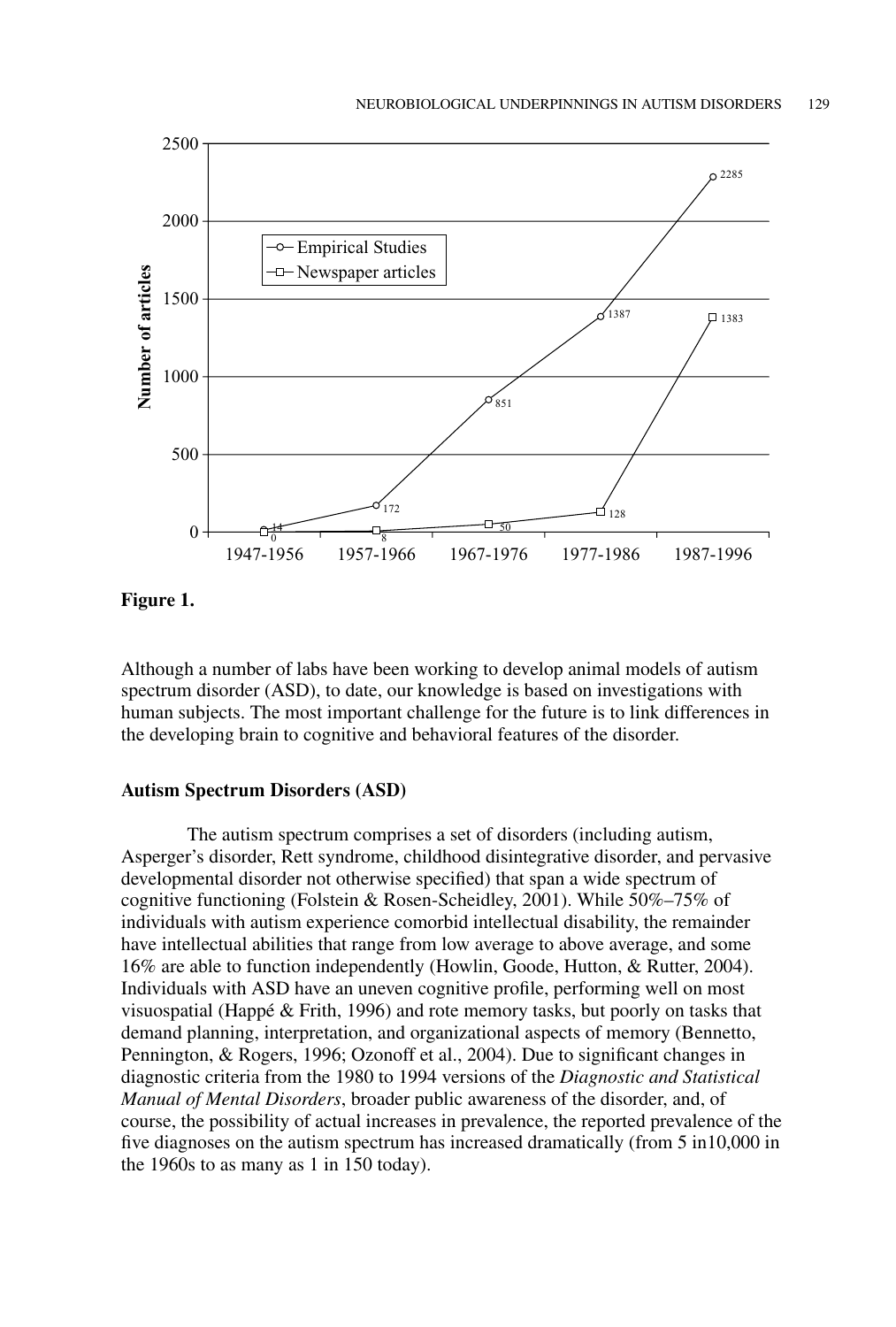Although the presentation of language skills in ASD is reviewed elsewhere in this volume, we must mention that the diagnosis of ASD involves marked abnormalities in acquisition and pragmatic language skills in as many as 25%–50% of individuals with the diagnosis (Eigsti, Bennetto, & Dadlani, 2007; Rapin & Dunn, 2003; Tager-Flusberg & Joseph, 2003). The remaining 50%–75% have a failure to develop language skills at any level. Just as the severity of the disorder is variable, language abilities in children with ASD range anywhere from nearly normal to profoundly impaired. Nonverbal individuals with ASD are a distinct minority in research reports, in part because an understanding of communicative impairments is hoped to lead to an understanding of failed communicative skills. In addition, verbal individuals are overrepresented in the imaging literature, largely because experimental demands (e.g., exposure to loud noise, the need to be physically still, the need to focus on sometimes tedious tasks) present a significant challenge. Thus, there are limitations on the utility of the work reviewed here for illuminating the mechanism underlying the failure to develop verbal skills in some individuals with ASD.

The ultimate goal of this review, and this area of research, is to increase our understanding of language skills in autism, and specifically, the neural underpinnings of the communicative impairments that characterize this disorder. We provide an overview of electrophysiological and brain imaging studies of language in autism, and we argue that a growing body of literature suggests that information integration is impaired in autism, as exhibited in reduced connectivity *between* neural networks and abnormally increased connectivity *within* the isolated individual neural assemblies (e.g., Rippon, Brock, Brown, & Boucher, 2007).

We turn now to a brief technical review of the principal methodologies that are used in elucidating the neural bases of language skills in autism, encompassing both electrophysiological (electroencephalography [EEG] and magnetoencephalography [MEG]) and brain imaging (magnetic resonance imaging [MRI], functional MRI [fMRI], diffusion-tensor imaging [DTI]) techniques, and a review of structural brain differences in ASD that have been replicated across multiple samples and studies, followed by an overview of electrophysiological and brain imaging research related to language processes.

#### **Electrophysiological Approaches**

### Electroencephalography (EEG)

The most common method for measuring the detection and encoding of auditory stimuli is electroencephalography (EEG), a noninvasive procedure that records electrical activity in the brain through electrodes placed on the scalp. Event-related potentials (ERPs) are electrophysiological brain responses that are time-locked to a stimulus event. In auditory tasks, ERPs represent the activation of neural structures in primary and association areas of the auditory cortex (Bomba & Pang, 2004). Typically, stimuli are repeated over multiple (often, thousands of) trials, to increase the signal-to-noise ratio so that a specific ERP can be detected (Friederici, 2004). Although not particularly sensitive to spatial localization (a limitation that may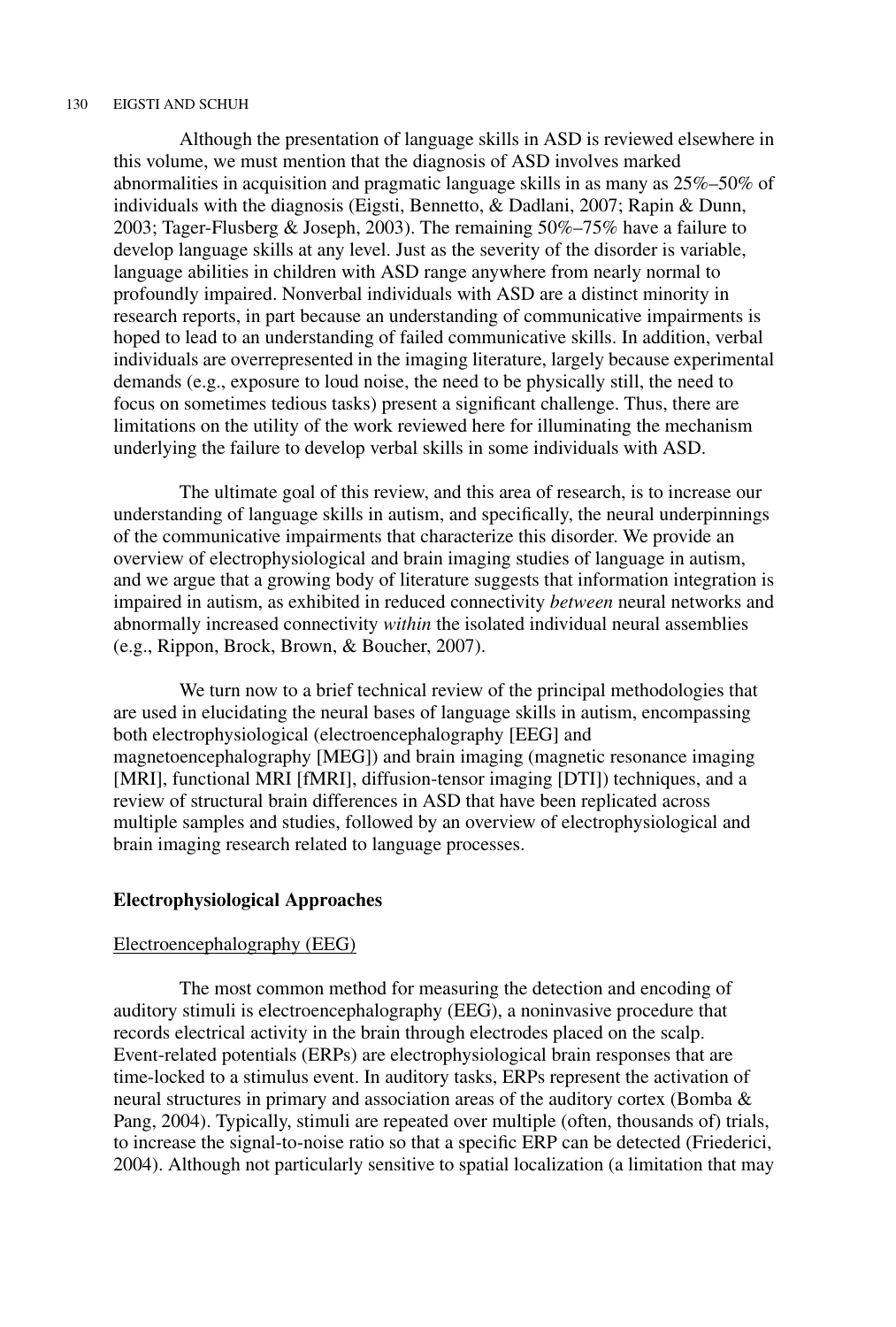decrease as source localization techniques improve), ERPs are exquisitely sensitive to temporal changes. EEG is particularly valuable in studies of ASD because behavioral responses are not required, and because ERPs can detect differences in cortical activation when behavioral data shows no differences (Dunn, Gomes, & Gravel, 2007). This review will focus on auditory ERP studies because of their centrality to language processing in ASD.

When a sound is repeatedly presented at a fast rate, EEG records a waveform consisting of multiple high and low peaks including P1, N1, P2, N2, and P3 (Jansson-Verkasalo et al., 2003; Lepisto et al., 2005). The names reflect the timing and polarity of these peaks; thus, P1 refers to a positive electrical signal, or waveform, occurring 100 ms poststimulus; N2 refers to a negative waveform occurring 200 ms poststimulus. These peaks, or components, are thought to reflect distinctive neural processes in response to a given stimulus. The shape, amplitude, and intensity of these components has a typical developmental time course; for example, P1 and N1 latency decreases and amplitude increases with age, reaching a stable shape by the end of adolescence (Cunningham, Nicol, Zecker, & Kraus, 2000). Decreases in latency (i.e., faster processing times) indicate increased efficiency and seem to be related to changes in the strength and efficiency of synaptic connections across neural networks. The P1, N1, P2, N2, and P3 components have been explored in ASD, in a variety of age ranges.

### Magnetoencephalography (MEG)

Magnetoencephalography (MEG) is a method for quantifying the time course of neural activity based on the magnetic field elicited from activation in neural structures, much in the same fashion that EEG records electrical output from neural activation. MEG differs from EEG in several ways; first, the signal is not distorted by the bones of the skull, and the scalp; second, MEG is more sensitive to intracellular currents, whereas EEG is more sensitive to extracellular currents (a difference of time scale); and third, MEG does not require a physiological reference point. MEG's components map onto the ERPs found in EEG; for example, the mismatch negativity component (described later) has been studied using MEG to quantify low-level auditory processes, as well as stimulus anticipation, and even higher-order cognitive processes such as grammatical and semantic comprehension (Näätänen, Paavilainen, Rinne, & Alho, 2007).

## **Brain Imaging Methods**

For several decades, it has been possible to experimentally investigate neuroanatomical structure and function in typical and atypical development. Early techniques including computerized tomography (CT), positron emission tomography (PET), and single photon emission computerized tomography (SPECT) all entailed exposing subjects to ionizing radiation (Casey & Cohen, 1996). Although these methods have been employed in autism, MRI allows us to safely explore the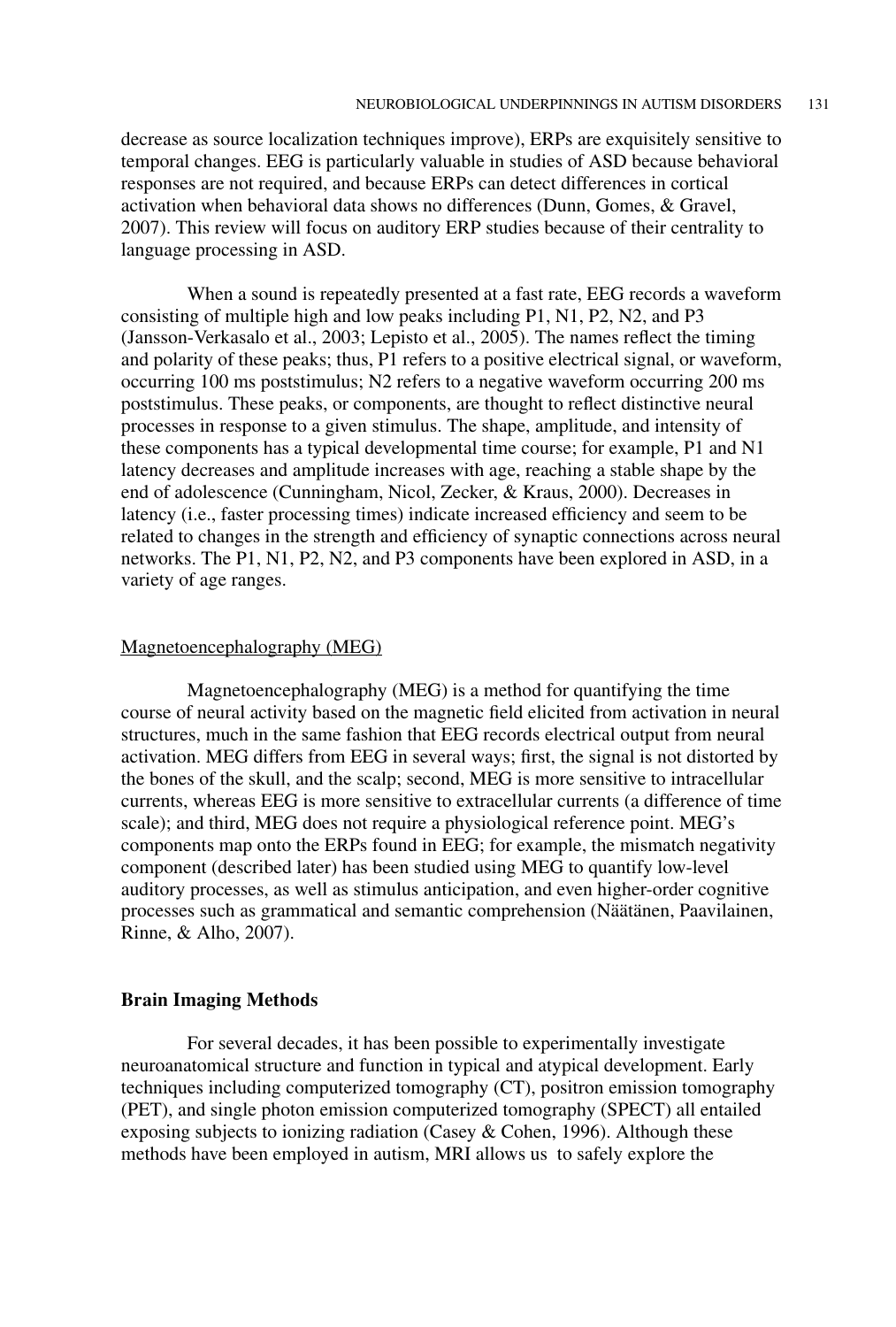developing brain, and to examine links between brain development and behavioral change.

### Magnetic Resonance Imaging (MRI)

Magnetic resonance technologies have introduced a new set of tools for capturing features of brain development in living, developing humans. MRI provides exquisitely accurate anatomical images (Kennedy, Haselgrove, & McInerney, 2003). With MRI, it is possible to scan children of all ages, though children younger than 5 or 6 are less able to stay sufficiently still without sedation. It is also safe to scan the same individual repeatedly, providing more precise measurement of neuroanatomical and functional changes due to developmental processes or clinical interventions.

### Functional Magnetic Resonance Imaging (fMRI)

Whereas structural MRI is used to produce images of the brain that are useful for anatomical and morphometric studies, functional MRI allows in vivo measurement of brain activity by quantifying changes in blood oxygenation in the brain that are assumed to reflect changes in neural activity (Logothetis, Pauls, Augath, Trinath, & Oeltermann, 2001).

### Diffusion tensor imaging (DTI)

DTI is an imaging process that uses the MRI modality in providing information about structural brain connectivity. The DTI signal arises from the relative diffusion of water molecules, which tend to align in a direction parallel to axon bundles (reflecting *anisotropy*, defined as the diffusion of water molecules in a direction parallel to nerve bundles). DTI is sufficiently sensitive to detect myelination (the white sheath around axons that increases the efficiency of interneuron signaling) and changes in white-matter microstructure (Watts, Liston, Niogi, & Ulug, 2003). This technique has been used to assess the connectivity between structures and facilitates a focus on distributed neural networks rather than a simplistic modular set of isolated brain regions. DTI is an important new addition to investigations of language in ASD because language acquisition and processing demand significant coordination of information, and thus require the integration of information across brain regions. If there are structural impediments to connectivity, one would expect to find deficits in complex information processing (Minshew, Goldstein, & Siegel, 1997). Such deficits are central to ASD.

Although MRI, fMRI, and DTI are perhaps the most influential tools in human developmental neuroscience today, it is important to note that they provide an indirect measure of brain structure and function. MRI studies of changes in the volume of a structure or amount of activity lack the resolution to definitively characterize the mechanism of change (e.g., dendritic arborization, cell death, synaptic pruning, myelination). As such, the imaging work reviewed here suggests biological substrates that must be tested with postmortem and animal models.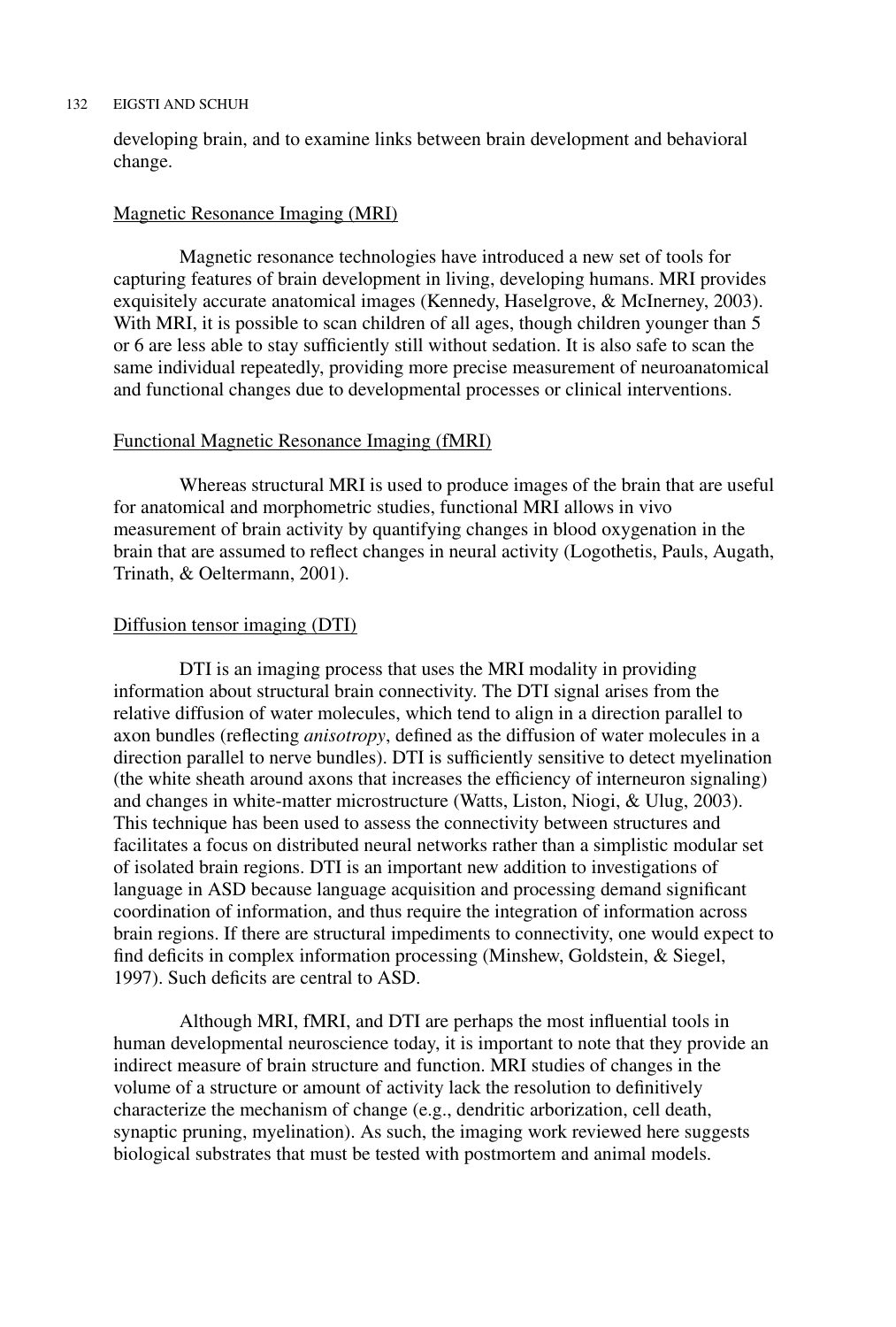#### **Brain Development and ASD**

While a thorough description of the neuroanatomical findings in ASD is beyond the scope of this article (see, e.g., Bauman & Kemper, 2005; Eigsti & Shapiro, 2003), we will briefly summarize this literature as far as it is relevant for language skills. Imaging and pathological (e.g., autopsy) studies of brain development have indicated an absence of gross structural brain lesions. However, studies have consistently found an increase in cerebral volume in ASD, with some reports documenting increases in *white* matter (the myelinated axons of neurons that are critical in communication between brain cells; see, e.g., Hendry et al., 2006) and other studies finding increases in *gray* matter (the bodies of neurons and glial cells; see, e.g., Waiter et al., 2004), with magnitude associated with symptom severity. Volumetric studies of lobes and regions are highly inconsistent.

One well-replicated finding is macrocephaly (increased volume of brain), as measured by head circumference (HC; Lainhart et al., 1997; Piven et al., 1995). Children with autism have smaller HC at birth, but grow more rapidly and outstrip their typical peers in HC at age 14 months (Courchesne, Carper, & Akshoomoff, 2003). Between 20% and 50% of individuals with ASD have a head circumference *above* the 97th percentile at some point in development (Courchesne et al., 2003; Dementieva et al., 2005), and the degree of difference appears to predict cognitive impairment later in life (Akshoomoff et al., 2004).

In addition to differences in brain volume, studies have consistently documented abnormalities in the amygdala and related structures, areas thought to be central to emotional processing (Sparks et al., 2002). Surprisingly, MRI studies have documented both increased and decreased volume of this structure. In both children and adults, anatomical (postmortem) studies have indicated that brains in autism are characterized by small, densely packed cells in the limbic system, specifically the hippocampus, amygdala, subiculum, entorhinal cortex, septal nuclei, anterior cingulate gyrus, septum, and mamillary body (reviewed in Bauman & Kemper, 2005). Another finding is a decreased number of Purkinje cells, which are large, densely branching neurons found in the cerebellum and brain stem (Bauman & Kemper). MRI studies have documented both increases (Sparks et al., 2002) and decreases (Hashimoto et al., 1995) in the cerebellum and parietal cortex (Courchesne et al., 2001). Decreased gray matter in the right paracingulate gyrus, left occipitotemporal cortex, and left inferior frontal sulcus, and increased gray matter in the left amygdala, right inferior temporal gyrus, left middle temporal gyrus, and cerebellum may be another correlate of autism (Abell et al., 1999). With the exception of the cerebellum, these brain structures project to or from the amygdala, which may impact the regulation of emotional states.

In sum, structural neuroanatomical studies show that specific areas of the brain are consistently implicated in autism; however, the nature of these abnormalities varies. The most consistent finding thus far appears to be increased brain size in children with autism, which suggests a more global abnormality in brain development (Dementieva et al., 2005).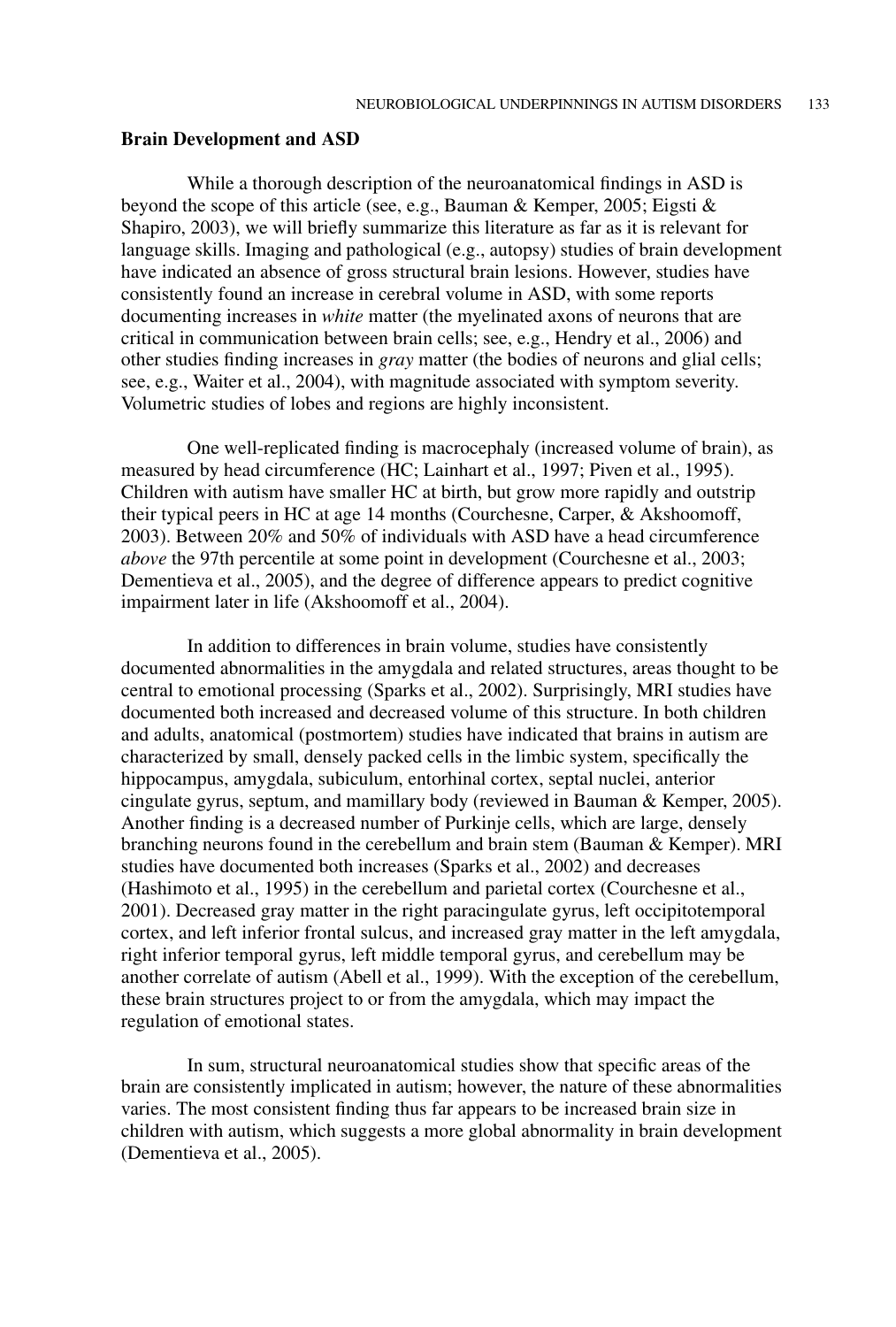#### **Functional Connectivity**

In the course of development, neural systems typically become more stable, at a cost of increased rigidity. The brain goes through both a brain-building phase including cell migration and myelination, and a "pruning" phase, during which synaptic projections to inappropriate targets are removed to refine cell connectivity. If the process of synaptic pruning has gone awry in autism, one may expect excessive connections—that is, neurons that are connected to more other neurons than is typical. If cellular networks are pruned too early in development, it may prohibit the typical refining of connections and lead to impaired learning. Computational models of neural networks have demonstrated that these overly connected systems present a liability, not an advantage, as they would learn less efficiently (McClelland, 2000).

Several studies using DTI to assess connectivity in ASD have found low anisotropy (i.e., a more disorganized alignment of water molecules along axons, reflecting less efficient transmission along nerve bundles) of the corpus callosum (Alexander et al., 2007), a structure critical for interhemispheric communication and brain lateralization; of the superior temporal gyrus and temporal stem (Lee et al., 2007), structures that are important in language and sound processing; and of the ventromedial prefrontal cortices, the anterior cingulate gyri, and the temporoparietal junction, all structures that are critical for social cognition (Barnea-Goraly et al., 2004). In contrast to these findings of *reduced* connectivity in adolescents and adults, a recent study in children with ASD found *increased* anisotropy, reflecting an early, accelerated maturation of white matter, particularly in the left hemisphere and in the frontal lobes (Ben Bashat et al., 2007). Taken together, these preliminary findings suggest that the microstructure of white matter (and thus, brain connectivity) in autism is atypical, possibly reflecting a developmentally early overgrowth followed by a significant reduction in connectivity.

Consistent with this physiological finding, several studies have documented differences in the distribution of white matter, including decreases in volume, supporting findings of underconnectivity between or within cognitive, perceptual, and motor circuits in ASD (Herbert et al., 2005; Waiter et al., 2005). Recent work examining the water content of neural tissues has shown increases in overall cerebral white matter for school-age children with autism, as well as increases in gray matter and associated white matter of parietal lobes and in white matter of frontal lobes (Hendry et al., 2006). White matter abnormalities might result from irregular development or maintenance of unnecessary connections (Just, Cherkassky, Keller, & Minshew, 2004), or atypical neuronal migration (Bailey et al., 1998). These white matter changes appear to be primarily postnatal (Herbert et al., 2004) and may provide a cellular (cytoarchitectural) basis for the differences in functional connectivity reviewed here.

As one of the largest and most prominent axonal pathways in the brain, the corpus callosum is responsible for interhemispheric transfer of information. Structural MRI studies have indicated that the body and posterior regions of the callosum are significantly decreased in autism (Chung, Dalton, Alexander, & Davidson, 2004;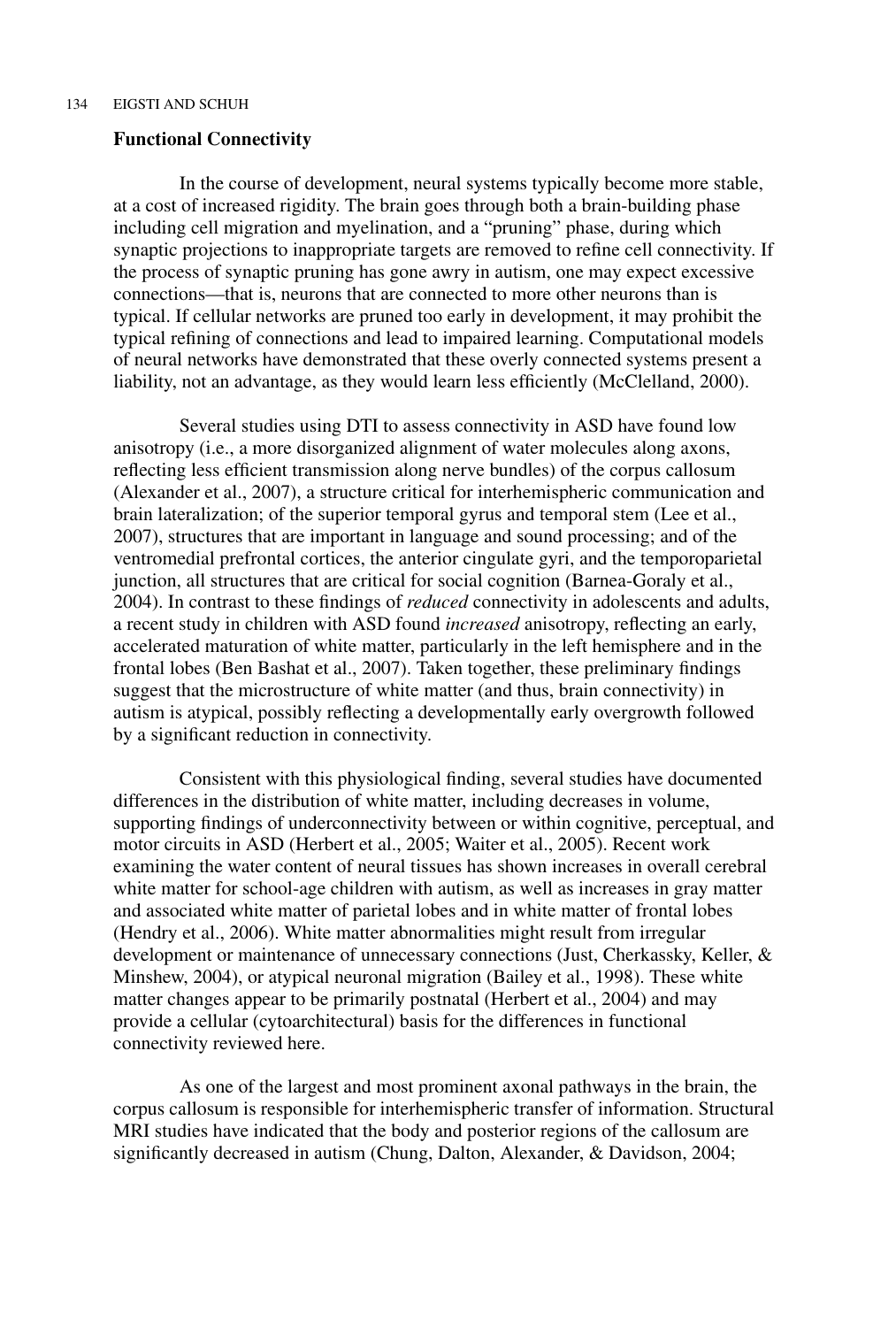Waiter et al., 2005) and that callosal changes may play a significant role (Steiner, Guerreiro, & Marques-de-Faria, 2004). Differences in the corpus callosum, along with reduced connectivity in tracts adjoining ventromedial prefrontal cortex, anterior cingulate, superior temporal sulcus, and occipitotemporal tracts, have been documented in ASD using DTI (Barnea-Goraly et al., 2004).

A series of recent studies has demonstrated atypical functional connectivity in autism using fMRI (Just et al., 2004; McAlonan et al., 2005; Villalobos, Mizuno, Dahl, Kemmotsu, & Muller, 2005). For example, Just and colleagues asked high-functioning adults with autism to identify the actor in a series of passive and active sentences. Compared to typically developing adults matched on verbal IQ, the autism group produced *more* activation in Wernicke's area (left laterosuperior temporal gyrus) and *less* activation in Broca's area (left inferior frontal gyrus). In addition, the authors assessed the relative correlations in brain activity across a set of prespecified neural areas and found that there was less correlation in activity for the autism group, supporting the notion that language-related processes are poorly integrated in autism.

Data from several methods (DTI, fMRI, anatomy) support the hypothesis that brain function in ASD is constrained by less efficient communication between right and left hemispheres. Courchesne, Redcay, Morgan, and Kennedy (2005) have suggested that frontal, cerebellar, and temporal pathologies occur before higher order neural systems first begin to form their circuitry. These pathologies may lead to impairments in the ability of the frontal cortex to integrate information from diverse functional systems (emotional, sensory, autonomic, memory, etc.) and provide context-based and goal-directed feedback to lower level systems.

## **Neurobiological Studies of Language in ASD**

#### Electrophysiological Findings

A variety of studies suggest that ASD is characterized by atypical processing of both speech and nonspeech auditory information. Behavioral observations strongly support this hypothesis; findings include hyposensitivity and hypersensitivity (Hoshino, 1980) and savantlike skills in music perception (Heaton, 2003; Mottron & Burack, 2001; O'Riordan & Passetti, 2006).

Early processing of auditory information seems to comprise at least three stages: *sound encoding* (detecting a sound and encoding its acoustic properties), *discrimination* (comparing and distinguishing novel sounds), and *pre-attentional orienting* (shifts of attention toward an auditory stimulus outside the current focus of attention; Lepisto et al., 2005). The three stages, which seem to require no conscious effort, are typically quantified with an oddball paradigm. In the ERP "oddball" paradigm, subjects repeatedly hear a "standard" sound, and infrequently hear a "deviant" sound qualitatively differing (e.g., in frequency) from the standard sound.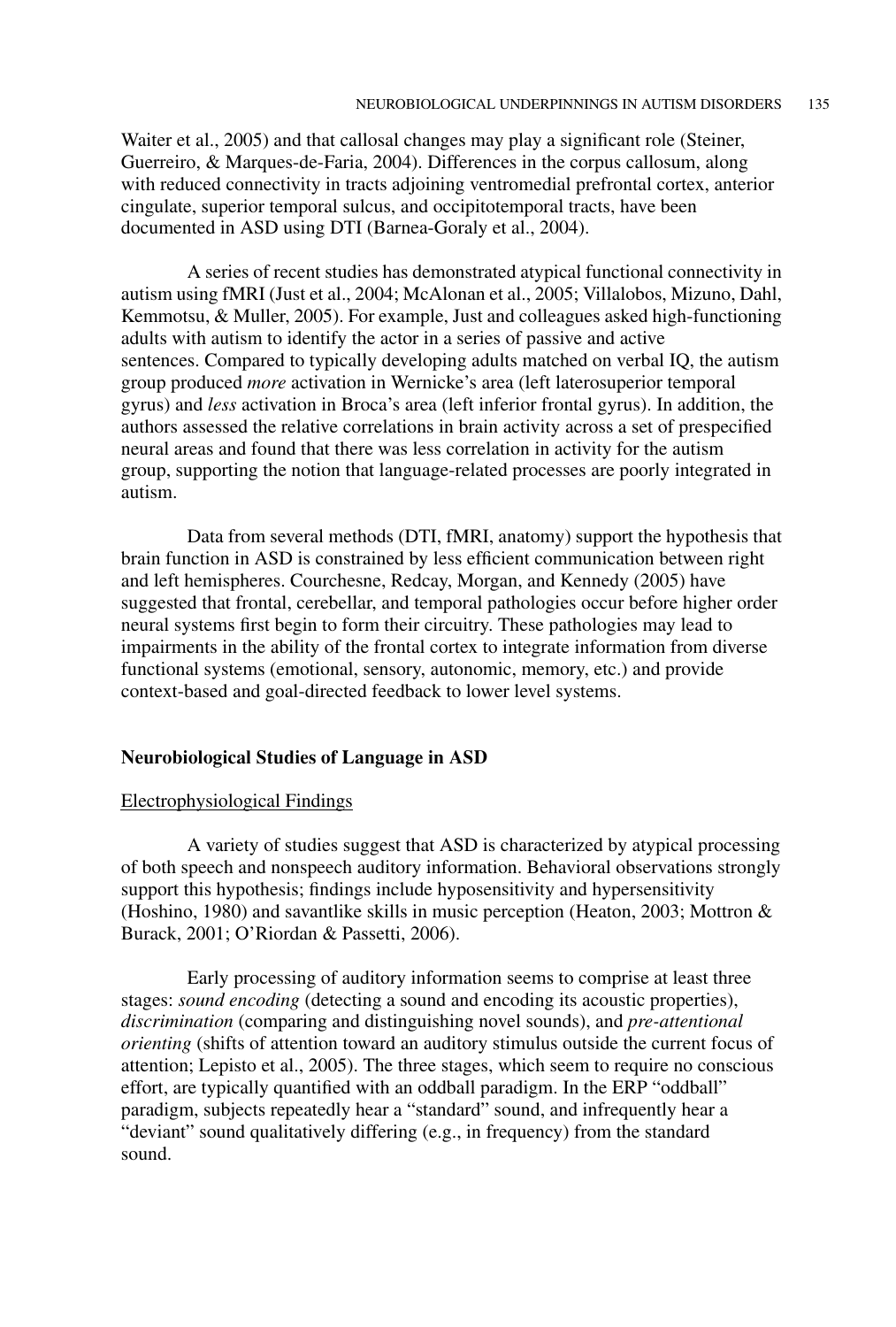### Sound Encoding

Sound detection and encoding of acoustic properties such as pitch, intensity, and duration form the necessary basis of complex auditory processing and, thus, language processing. This initial stage of auditory processing is reflected in a set of short latency (within 250 ms of the stimulus onset) components, the P1, N1, P2, and N2.

Relative to typically developing controls, children and adolescents (ages 6–13 across studies) and adults have shown no differences in P1 latency (i.e., time to onset) for speech sounds, suggesting that sensory sound processing of speech stimuli is intact in ASD. In contrast, nonspeech stimuli including clicks (Buchwald et al., 1992) and tones (Ceponiene et al., 2003; Gage, Siegel, Callen, & Roberts, 2003; Jansson-Verkasalo et al., 2003; Lepisto et al., 2005) elicit diminished P1 amplitudes, suggesting some abnormality in the processing of basic auditory information. This finding of decreased P1 amplitude has not, however, been replicated in MEG studies (Gage et al., 2003; Oram Cardy, Flagg, Roberts, & Roberts, 2005; Tecchio et al., 2003), which may be a reflection of MEG's temporal resolution or of the fragility of the effect.

A second ERP component, N1, is thought to reflect early encoding of physical stimulus features and to arise from processing in the supratemporal plane of the auditory cortex, auditory association areas in the temporal lobe, and frontal and parietal networks (Giard et al., 1994). The activity of frontal and parietal networks suggests that N1 is an index of early attention-shifting mechanisms.

Although studies of the N1 component have been limited by sampling and methodological concerns, findings suggest that N1 amplitude is diminished in ASD for nonspeech sounds, with no difference in latency (Lincoln, Courchesne, Harms, & Allen, 1995). One study comparing ASD to typical controls found significantly longer latency in response to tones in the ASD group, but only in a limited portion of the N1, called N1c, which the authors interpreted as indicating a slowed transmission of information within secondary auditory cortex (Bruneau, Roux, Adrien, & Barthelemy, 1999). Consistent with the P1 results, the N1 results suggest an impairment in low-level auditory encoding.

Developmental changes may have also played a role in the variability and null findings that have characterized N1 results as a whole. The "generator" (the population of neurons that appears to contribute the electrical signal) of the N1 shifts in location over development, with children having more frontal generators until around age 16, when the location shifts more centrally (Bruneau, Roux, Guerin, Barthelemy, & Lelord, 1997).

The N2 and P2 components are also thought to reflect processing of specific features of auditory information. Although several studies have examined these waveforms in ASD (e.g., Ceponiene et al., 2003; e.g., Lepisto et al., 2005), results have been conflicting, and no conclusions can be drawn at this point.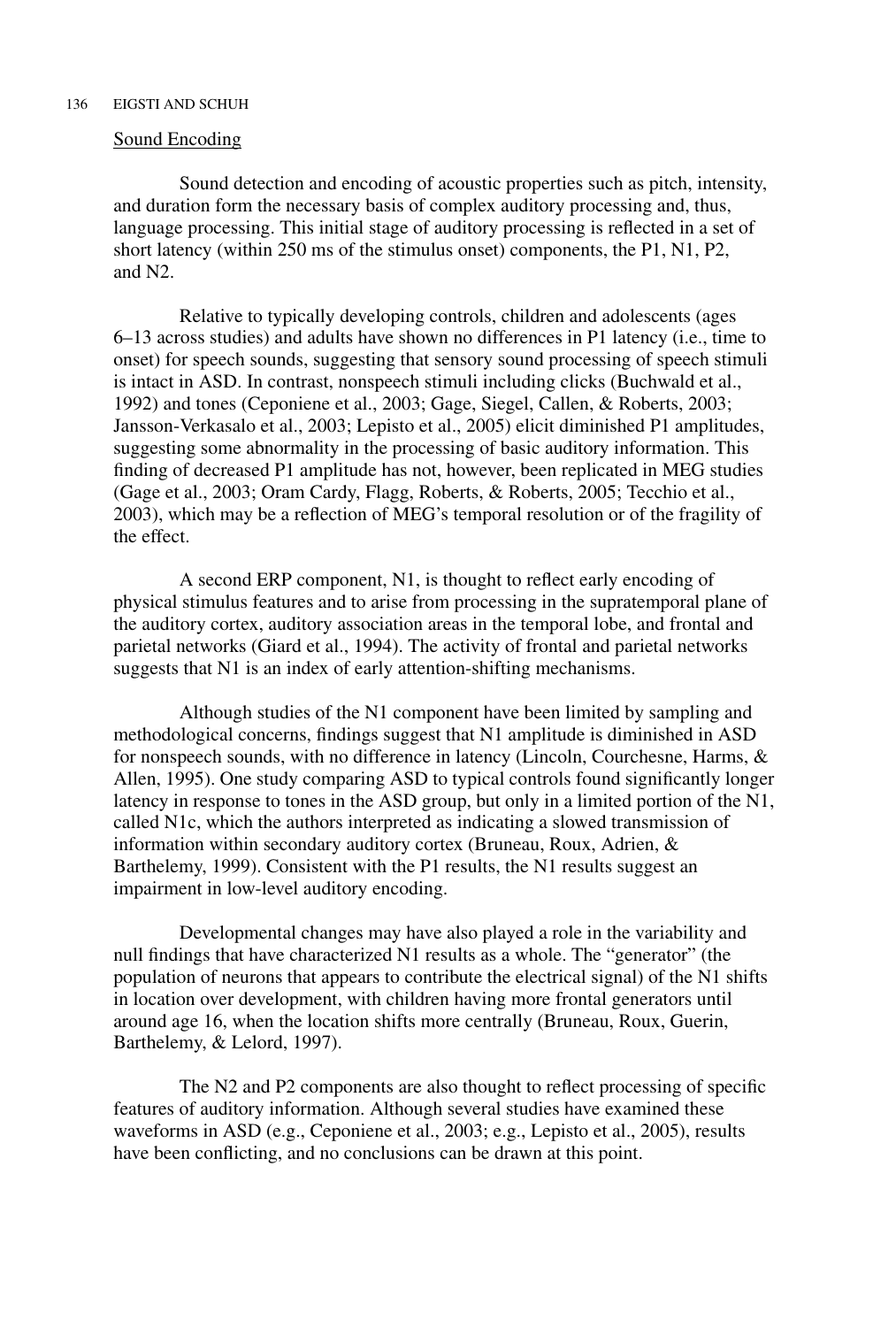Impairments in sound encoding could clearly contribute to language impairments in ASD. For example, findings of greater amplitude and decreased latency of N1 during active stimulus paradigms could reflect greater attention to potentially irrelevant stimulus distinctions.

## Sound Discrimination

After the acoustic properties of sounds have been encoded, they must be differentiated from one another. The second stage of auditory processing involves *sound discrimination*, and it is typically studied using mismatch negativity (MMN, e.g., Näätänen & Winkler, 1999). The repetition of a stimulus leaves a sensory memory trace that represents the properties of the standard stimulus. MMN reflects the detection of the difference between the memory trace and a novel deviant stimulus. Thus, whereas *sound encoding* ERPs are evoked by both standard and deviant sounds, *sound discrimination*-related MMN is a response to novel sensory input and is calculated as the difference in processing of standard and deviant stimuli.

MMN peaks between 150 and 250ms after stimulus onset (Seri, Pisani, Thai, & Cerquiglini, 2007) and is thought to have two main generators. The first, in the supratemporal area of auditory cortex, represents discrimination of acoustic features, and the second, located in frontal or prefrontal cortical areas, reflects involuntary switching of attention to a change in stimulus (Gomot et al., 2006). Both the temporal and frontal components of MMN are evident by 5 years of age. The temporal component has greater amplitude in school-age children relative to adults, whereas the frontal component seems to mature in early childhood. By age 10, MMN is similar in both amplitude and latency to adults (Gomot, Giard, Roux, Barthelemy, & Bruneau, 2000).

A number of studies have presented children with ASD aged 5–13 (and in one study, Kasai et al., 2005, adults with ASD,) with vowels, syllables, and simple or complex tones. When control groups are matched for chronological and mental age, findings have demonstrated an enhanced MMN amplitude (Ferri et al., 2003; Lepisto et al., 2005) and, generally, longer latency of the MMN component (Ferri et al.; Jansson-Verkasalo et al., 2003; Oram Cardy et al., 2005). These studies differ in whether the tasks involve active listening (in which a response is required) or passive exposure. Based on their finding that individuals with ASD made discriminations in active but not passive conditions, contrary to findings in controls, Dunn et al. (2007) suggested that detecting auditory changes requires explicit attention in ASD.

In general, these data suggest delays in ASD in the discrimination of speech, particularly vowel sounds. Importantly, several studies have found that the degree of atypicality in these early auditory processes correlated with ASD symptom severity in both children ages 1–4 (Kuhl, Coffey-Corina, Padden, & Dawson, 2005) and adults (Kasai et al., 2005). In the Kuhl study, the ASD group also had a preference for nonspeech sounds, unlike typically developing controls.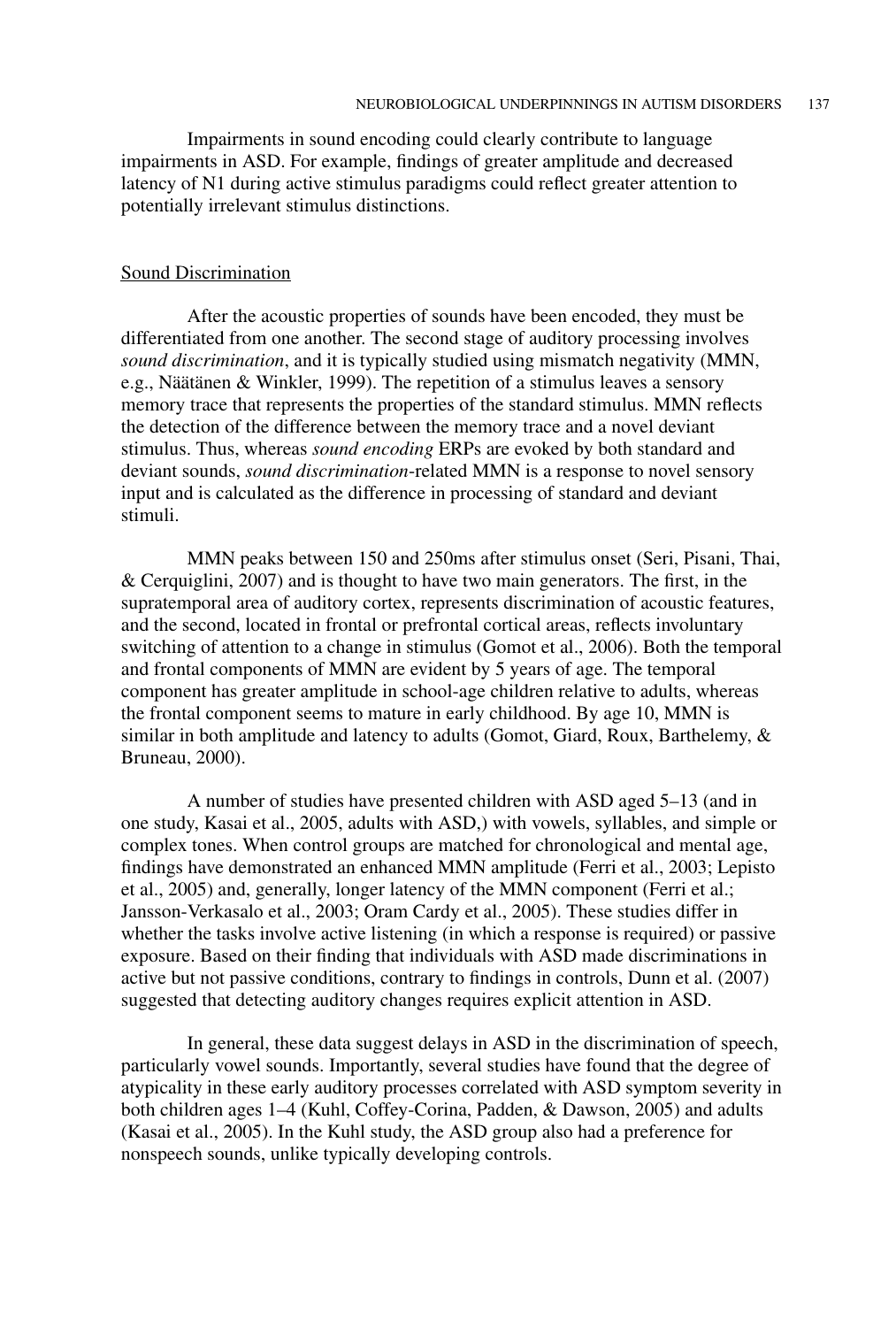#### Pre-Attentional Orienting

A third stage of auditory processing is characterized as involuntary *pre-attentional orienting* and involves a shift of attention toward a new stimulus occurring outside of the current focus of attention. This attentional shift is reflected in a long-latency ERP component (P3) and is linked to higher-level, modality-general cognitive processing (Gomot et al., 2006). Researchers in the field of autism have often posited that children with ASD consciously prefer the sounds of nonspeech over speech (Klin, 1992). However, abnormalities in this pre-attentional orienting would suggest that this preference is due to basic impairments in auditory processing rather than a conscious aversion or dispreference for speech. A lack of responsiveness to auditory stimuli, specifically speech, could decrease the quantity and salience of language experiences, with likely detrimental effects on language development.

In experimental paradigms, the P3 waveform (associated with pre-attentional or involuntary orienting) is elicited by a deviant stimulus that is perceptually salient (Ceponiene et al., 2003). P3 amplitude is thought to reflect both memory and the degree to which attentional resources are engaged; latency reflects stimulus processing and classification (Kutas, McCarthy, & Donchin, 1977). Because shorter latencies are associated with better cognitive performance, it is critical to control for cognitive ability to clarify whether differences in latency reflect task difficulty or general intellectual ability (Polich & Martin, 1992).

The P3 generators are located in dorsolateral prefrontal cortex, the temporoparietal junction, the posterior hippocampal region, and auditory cortex. The P3 is typically divided into the P3a (frontal lobe, hippocampus) and P3b subcomponents. P3a is highly responsive to novel information and is more prominent in tasks that use novel rather than deviant stimuli. The P3b is elicited during difficult discrimination tasks and is localized to the temporoparietal pathway (Polich, 2004). Latency of P3b is highly variable during childhood, decreasing steadily until 15 years of age and reaching a plateau in early adulthood (Martin, Barajas, & Fernandez, 1988).

No differences in P3a amplitude have been found in response to simple or complex tones (Lepisto et al., 2006), though diminished P3a amplitudes have been found for changes in prosody (pitch, Lepisto et al., 2005, 2006) and vowel categories (Lepisto et al., 2005, 2006). Interestingly, in one study, children with ASD remembered more of the nonspeech than speech stimuli in a later recall task (Ceponiene et al., 2003).

No abnormalities in P3b latency have been found in ASD (Courchesne, Lincoln, Yeung-Courchesne, Elmasian, & Grillon, 1989; Lincoln et al., 1995), suggesting that the time required to process auditory stimuli is normal. In contrast, the amplitude of P3b was diminished across numerous studies (in both children ages 7–13 and adolescents ages 15–24), using tones (Lincoln et al.), novel sounds (Ciesielski, Ciesielski, Courchesne, & Elmasian, 1990), clicks (Novick, Vaughan,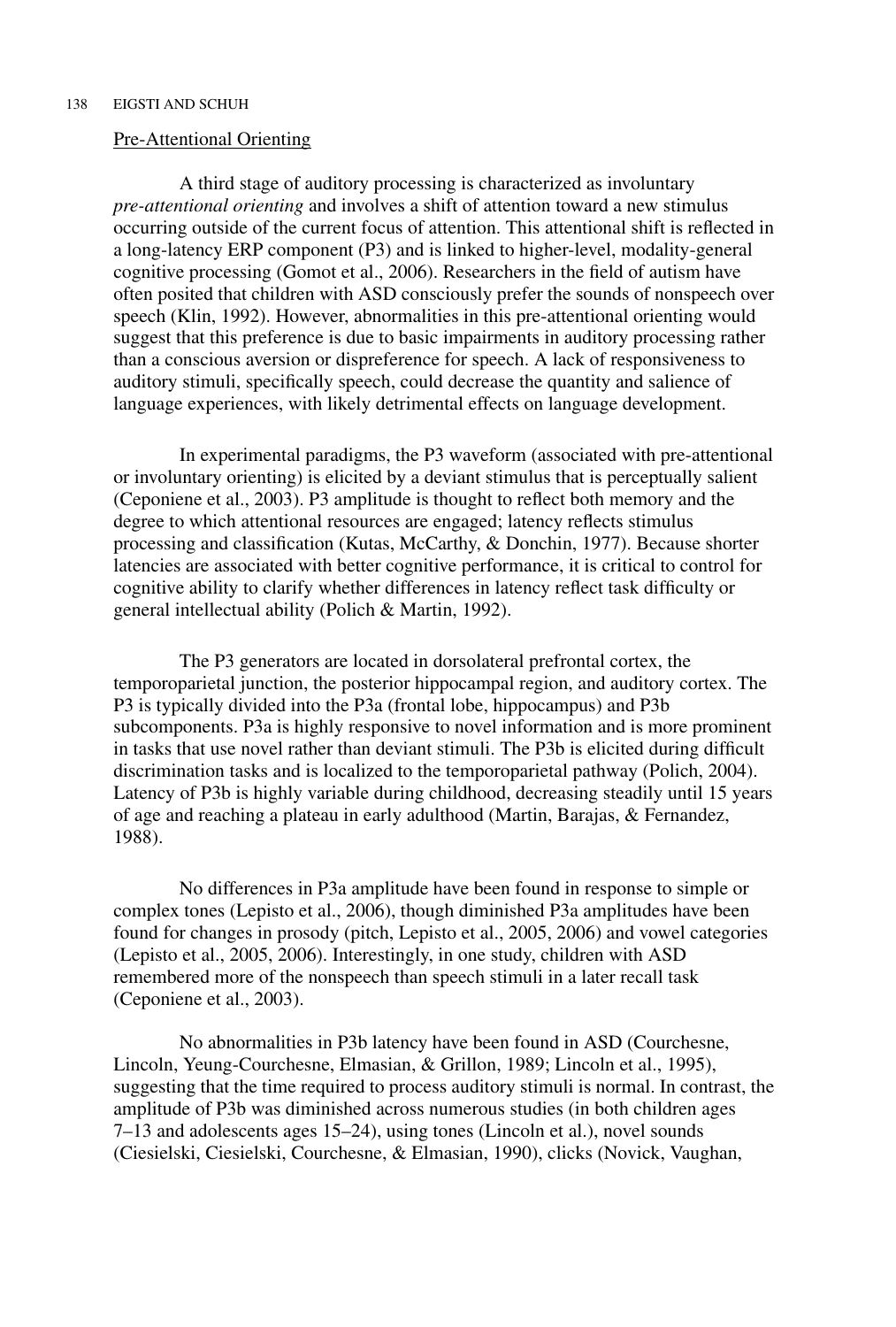Kurtzberg, & Simson, 1980), phonemes (Dawson, Finley, Phillips, Galpert, & Lewy, 1988), and words (Courchesne, Courchesne, Hicks, & Lincoln, 1985).

There are few EEG studies of adults with ASD, but a recent study found that adults with ASD were less efficient in localizing auditory information in space (Teder-Salejarvi, Pierce, Courchesne, & Hillyard, 2005), and exhibited poor spatial tuning of the N1 (reflecting the initial stage of attention filtering) to irrelevant sounds. Less effective tuning of attention was also demonstrated by later sensory processes including P3 amplitude. These findings suggest a fundamental deficit in the spatial focusing of auditory attention in autism, a deficit that could underlie communicative deficits.

In addition to the highly automatic and mostly unconscious processes described earlier, there are later ERP components that are sensitive to semantic aspects of linguistic input. The N4 component (elicited 400 ms after stimulus onset) is speech-specific and is elicited when there is a mismatch between the semantic classification of the current word and the preceding word or context. Studies of ASD have demonstrated a N4 diminished amplitude to speech (Lepisto et al., 2006), idioms (Strandburg, et al., 1993), and tasks of semantic processing (Dunn & Bates, 2005).

### **Brain Imaging Studies of Language in ASD**

There have been a few studies using functional brain imaging to investigate language processing in ASD. One fMRI study of adults with ASD found abnormal language-related responses in Broca's area (left inferior prefrontal cortex, BA45) and left middle temporal gyrus (BA21) during "deep" (semantic) vs. "shallow" (perceptual) processing of visually presented words (Harris et al., 2006). Subjects with ASD also showed diminished activation to concrete versus abstract words. Data were consistent with the possibility that participants with ASD were performing more semantic and phonological processing during perceptual tasks, and were thus less able to suppress this processing. In a related semantic category task, a small sample of adults with autism was compared to matched controls on the ability to categorize a set of words as tools, colors, or feelings (Gaffrey et al., 2007). The autism group had less activation of left inferior frontal gyrus (Broca's area) than controls, but more activation in visual areas (extrastriate visual cortex bilaterally), suggesting an important role of perceptual components (possibly visual imagery) during semantic decision.

Moving from semantic knowledge to the social aspects of language, an fMRI study of pragmatic skills in ASD indicated that high-functioning children with ASD were behaviorally less able to determine whether a speaker was sincere or ironic, given either prosodic or contextual cues. The imaging data indicated that ASD participants showed increased activity within the network of regions (right inferior frontal gyrus, bilateral temporal cortex) also recruited in the typical control sample. When explicitly directed to do so, children with ASD seem to be able to recruit the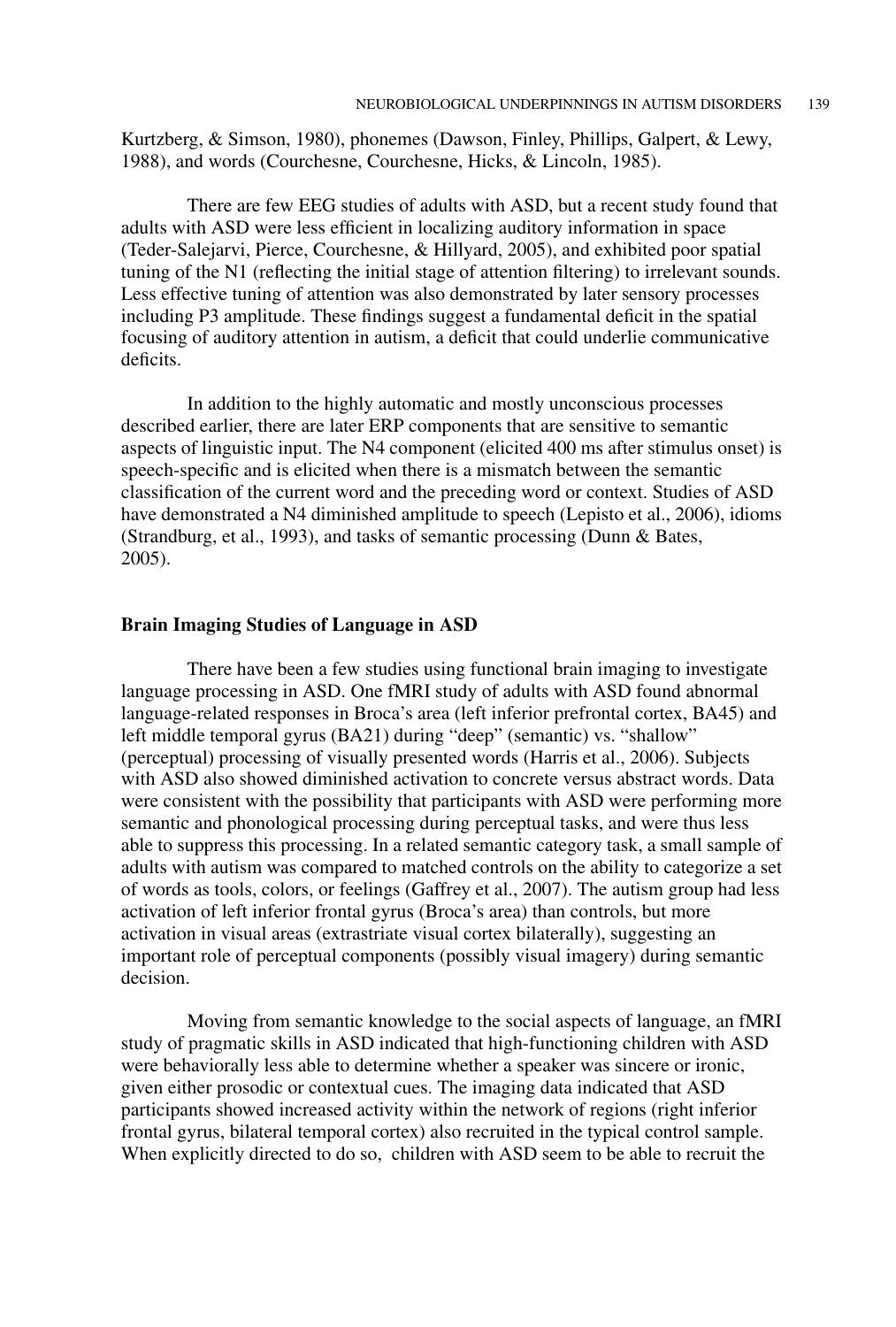normative neural tissues during a social language task (Wang, Lee, Sigman, & Dapretto, 2006). In a follow-up study, again using an irony decision task, Wang and colleagues (Wang, Lee, Sigman, & Dapretto, 2007) found that brain activity in the ASD group, but not controls, was modulated by explicit instructions to attend to facial expression and tone of voice only, suggesting that individuals with ASD are more likely to look atypical in passive task conditions.

As described previously, Just and colleagues used correlational approaches to show a decrease in synchronization between brain areas as adults with ASD performed a sentence comprehension task (judging the performer of the action in passive and active sentences; Just et al., 2004). The same group followed up with an fMRI study contrasting participants' responses while making true/false judgments about series of low- or high-imagery sentences, demonstrating decreased synchrony between language and spatial areas in the autism group. In addition, the autism group had similar activations of parietal and occipital brain regions associated with imagery for *both* the low and high-imagery sentences (rather than just for high-imagery items, in controls; Kana, Keller, Cherkassky, Minshew, & Just, 2006).

### Lateralization of Language-Related Activity

The lateralization (e.g., which hemisphere of the brain) of language functioning in ASD has been shown to be aberrant in multiple studies. Typically, MMN will show a greater amplitude over left hemisphere, reflecting the typical organization of language as a primarily left-hemisphere process (Studdert-Kennedy & Shankweiler, 1970). In participants with ASD, Gomot and colleagues found that MMN was more diffuse across the left hemisphere, rather than showing the typical front and central locations (Gomot, Giard, Adrien, Barthelemy, & Bruneau, 2002). Kuhl and colleagues (2005) found that ASD children had positive rather than negative increases in left hemisphere, in response to novel syllables. Taken together, findings of a larger MMN amplitude for syllable change over the right hemisphere (Lepisto et al., 2006), prolonged latency in left hemisphere phoneme change (Kasai et al., 2005), and shortened latency and lack of MMN centralization in left hemisphere to tones (Gomot et al., 2002) all indicate abnormal functioning of the left hemisphere (or atypical lateralization of speech processes).

Lateralization differences have emerged for other ERP components as well. Decreased P3b amplitudes are found in the left hemisphere, as described earlier. Attenuated P3 amplitudes in left hemisphere, which is important in decoding rapid temporal acoustic information (Zatorre, Belin, & Penhune, 2002), suggest impairments in the ability to orient to speech and may predict language abilities (Dawson, 1988). Larger P3b amplitudes in right hemisphere could indicate more effortful processing, greater attentional focus, or greater demand on memory resources. Atypical right hemisphere P3b waveforms have been found in response to pitch and duration differences in speechlike sounds (Lepisto et al., 2006). Greater difficulty with the discrimination of temporal information would likely impact the perception of phonologically meaningful contrasts in duration.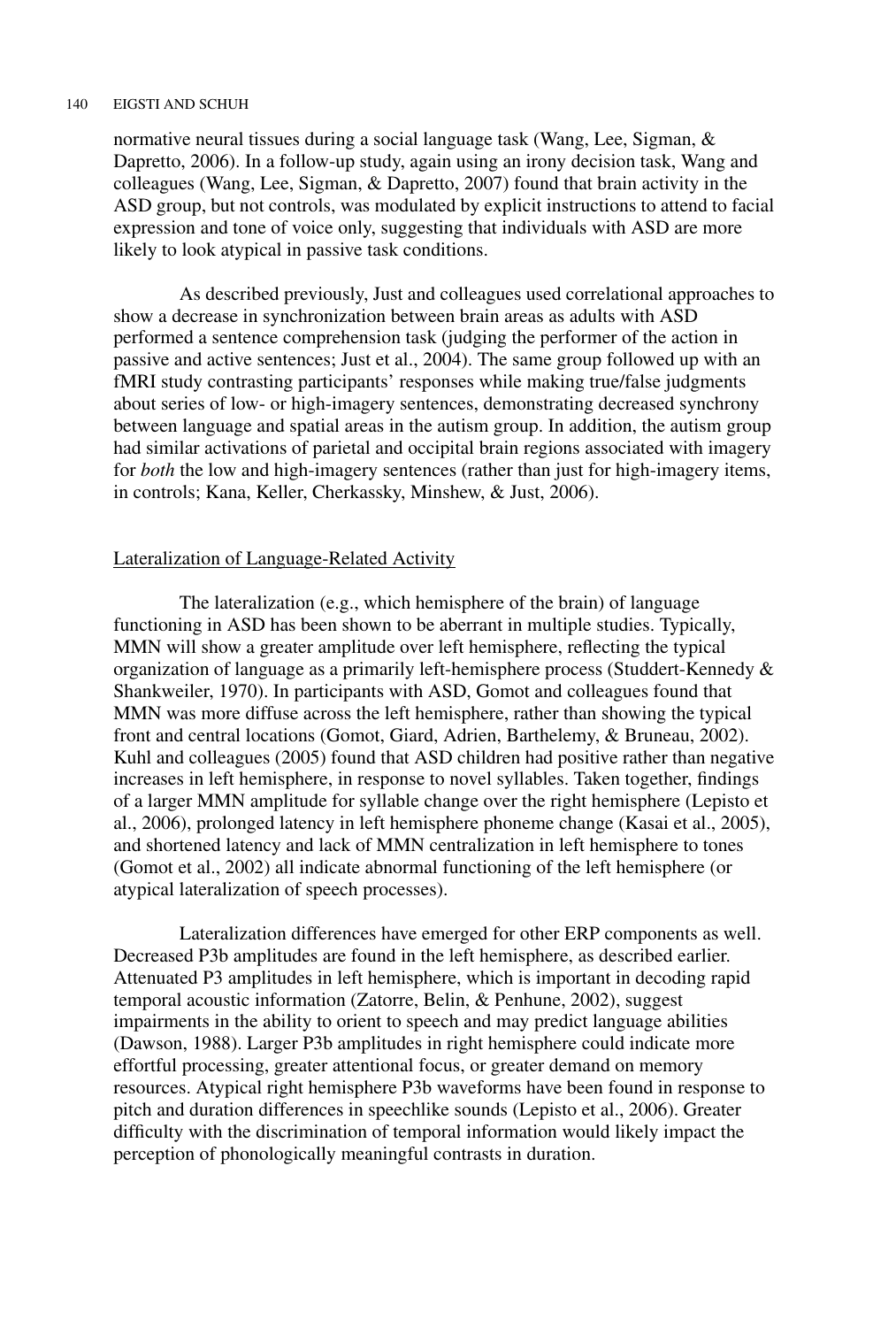In short, findings of a larger MMN amplitude for syllable change over the right hemisphere (Lepisto et al., 2006), prolonged latency in left hemisphere phoneme change (Kasai et al., 2005), shortened latency and lack of MMN centralization in left hemisphere to tones (Gomot et al., 2002), and decreased P3b amplitude in the left hemisphere in combination with increased amplitude in the right hemisphere (Lepisto et al.) all indicate abnormal lateralization of speech processes.

Abnormal asymmetry in temporal and frontal cortices has been reported in several MRI studies using speech and complex tonal stimuli (Gomot et al., 2006; Herbert et al., 2002; Just et al., 2004; Takeuchi, Harada, Matsuzaki, Nishitani, & Mori, 2004). PET studies of adults with ASD have shown greater activation in auditory temporal cortex of the right hemisphere for sentences and speechlike stimuli (Boddaert et al., 2003). Both children and adults with ASD show increased activation in right middle frontal gyrus and left anterior cingulate gyrus, areas commonly activated during auditory attention tasks. Reduced activation has been found in the left anterior cingulate gyrus, left medial orbitofrontal region, and left inferior frontal gyrus, areas crucial for acoustic processing and stimulus evaluation, and the left middle temporal gyrus, an area important for word processing (Gomot et al., 2006).

Structural imaging studies have found decreases in the relative lateralization of language-related areas in ASD (Bigler et al., 2007). These imaging studies in combination with EEG evidence suggest a reduction in the differentiation of hemispheric functions in autism, consistent with a decrease in the efficiency or specialization of these tissues.

### **Conclusions**

Recent electrophysiological and brain imaging studies indicate a neural basis for language impairments in autism spectrum disorders. Specifically, a host of findings has documented differences in ASD for the structures that are critical to the efficient transmission of information within and between brain structures (e.g., the corpus callosum), in the context of increased brain volume (at least at some developmental stages). Thus, anatomically, the brain in autism appears globally abnormal and less prepared or able to support the complex, information-integration functions that are likely critical for language acquisition and language processing. Analyses of functional connectivity from fMRI and anatomical findings from DTI suggest that brain connectivity in autism is consistent with a pattern of developmentally early overgrowth followed by a significant reduction in connectivity. Overall, it appears that communication between hemispheres is less efficient. Furthermore, the brain structures that are important to language functioning in typical adults seem less strongly lateralized in ASD.

Research on functional brain activity in ASD is also consistent with the presence of neural differences in language-related processes. Studies using EEG and MEG methodologies suggest that both early (sound encoding) and later (sound discrimination and pre-attentional orienting) stages of auditory processing may differ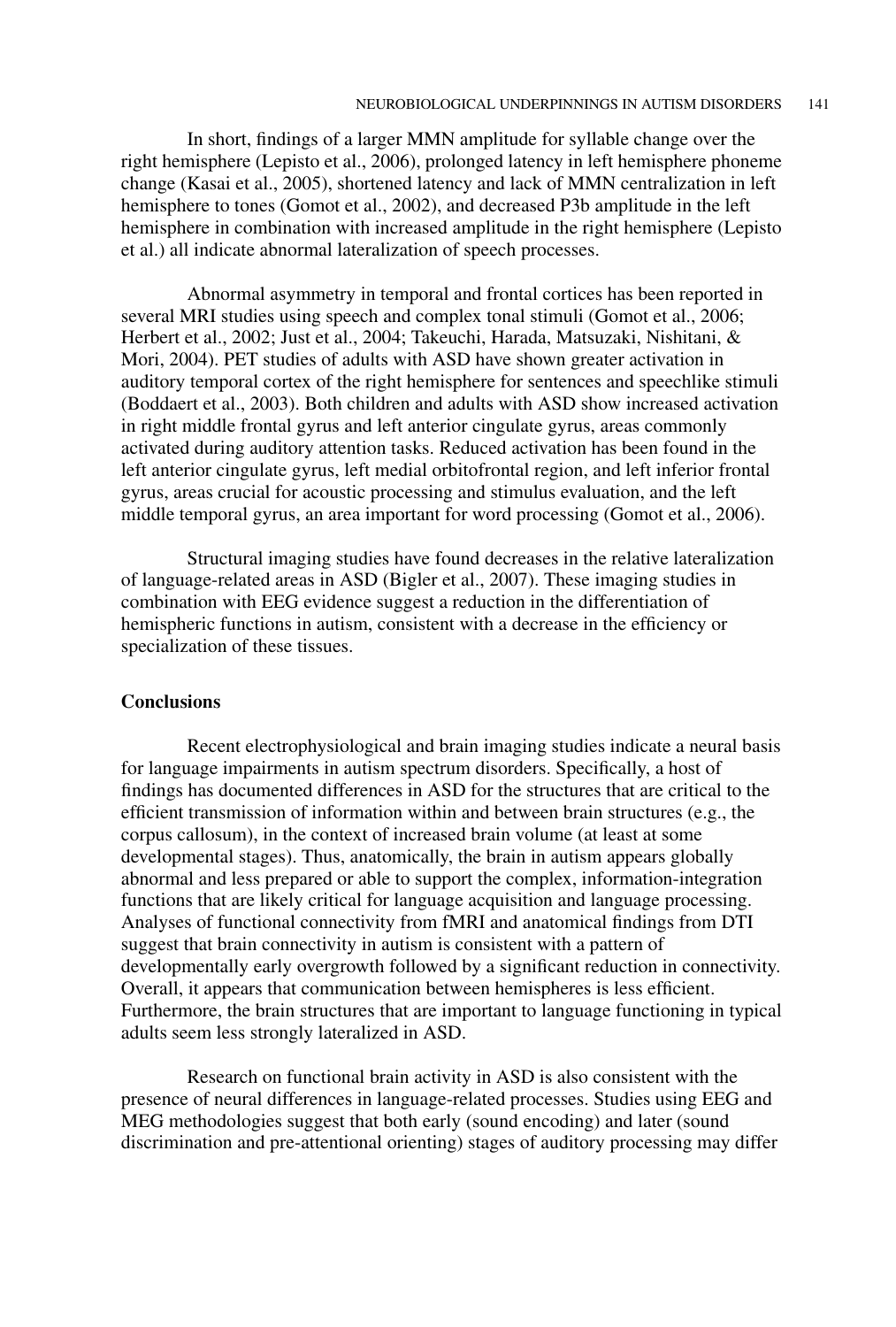in ASD. Findings include decreases in the P1, P3a, and N1 amplitudes in response to non-speechlike sounds; decreased P3b amplitude to both speech and non-speechlike sounds; and an enhanced MMN amplitude to speech sounds. Some studies support the hypothesis that hypersensitive perceptual abilities may be critical in ASD (e.g., Mottron, Dawson, Soulieres, Hubert, & Burack, 2006). For example, findings of greater amplitudes and decreased latency of N1 during active stimulus paradigms could reflect greater responsiveness in ASD to (potentially irrelevant) stimulus distinctions. Subacute perceptual tuning could of course lead directly to an inability to distinguish speech from nonspeech sounds and thus to language delays. Furthermore, to learn native phonetic categories, the learner must discriminate differences in pitch, intonation, sound duration, and intensity to decipher different phonemic units of speech. Abnormalities in auditory processing could prevent a learner from efficiently forming phonetic categories. Similarly, a failure of orienting to sounds may result in missed opportunities for language interaction.

The studies reviewed here have some clinical implications. For example, children with ASD show difficulties with the perception of different stimulus durations. Explicit training on stimulus duration has been helpful in some cases for children with dyslexia, who may also have impairments in duration perception (Strehlow, et al., 2006), suggesting that this training might be helpful in ASD as well. Furthermore, given that a variety of studies have shown a difficulty in orienting to speech sounds, using visual cues to in some way explicitly mark speech events and direct attention to these events might be useful in compensating for perceptual limitations.

The consistently identified difficulties for individuals with ASD in the lateralization of language processes and differences in brain structure that may lead to inefficient coordination of activity (i.e., functional connectivity) are both likely to play a significant role in the search for the neural bases of language impairments in autism spectrum disorders.

# **ANNOTATED REFERENCES**

Bauman, M. L., & Kemper, T. L. (2005). Neuroanatomic observations of the brain in autism: A review and future directions. *International Journal of Developmental Neuroscience, 23*(2–3), 183–187.

Written by two scientists who have done much of the important anatomical work on brain structure in autism, this article succinctly reviews the state of the art on brain structure differences in autism.

Courchesne, E., Redcay, E., Morgan, J., & Kennedy, D. (2005). Autism at the beginning: Microstructural and growth abnormalities underlying the cognitive and behavioral phenotype of autism. *Development and Psychopathology, 17*(3), 577–597.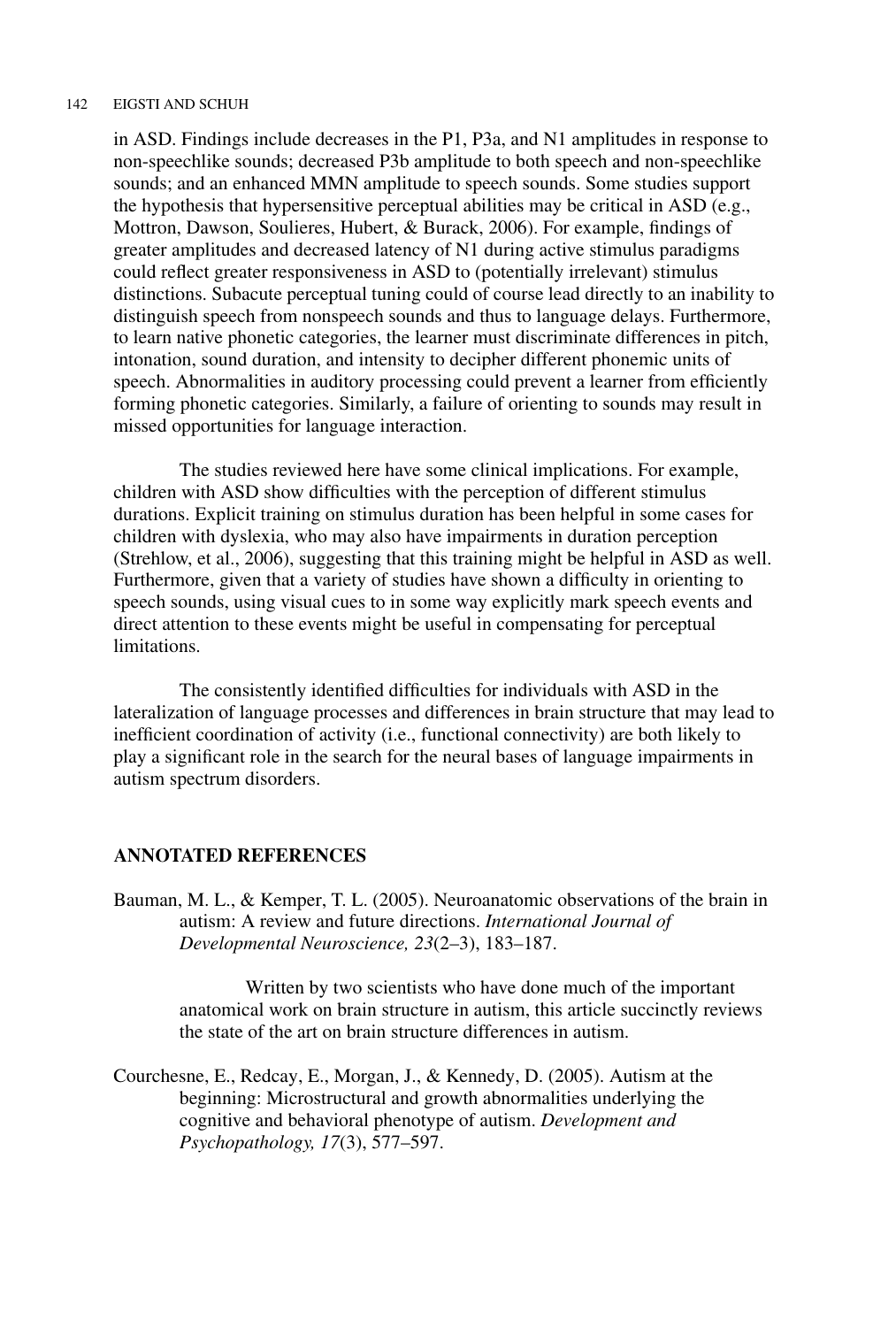This recent article proposes a developmental mechanism that could lead to the differences in functional connectivity reviewed in this article. It is a foundational work for those interested in a testable hypothesis about the neurobiological origins of ASD.

Herbert, M. R., Ziegler, D. A., Deutsch, C. K., O'Brien, L. M., Kennedy, D. N., Filipek, P. A., et al. (2005). Brain asymmetries in autism and developmental language disorder: A nested whole-brain analysis. *Brain, 128*(1), 213–226.

> The article describes a painstaking process of quantifying differences in the volume of a variety of brain areas, both as a function of overall brain volume and in isolation. Differences between the control and ASD groups were most striking when the unit of analysis was small—that is, when comparing functionally distinct anatomical structures. Furthermore, differences were greatest in associative cortex, where information across different cognitive domains must be integrated.

Just, M. A., Cherkassky, V. L., Keller, T. A., & Minshew, N. J. (2004). Cortical activation and synchronization during sentence comprehension in high-functioning autism: Evidence of underconnectivity. *Brain, 127*(8), 1811–1821.

> This article was one of the earliest works to clearly identify functional connectivity as a critical phenomenon in autism research, and it has prompted a number of other follow-up studies.

# **OTHER REFERENCES**

- Abell, F., Krams, M., Ashburner, J., Passingham, R., Friston, K., Frackowiak, R., et al. (1999). The neuroanatomy of autism: A voxel-based whole brain analysis of structural scans. *NeuroReport, 10*(8), 1647–1651.
- Akshoomoff, N., Lord, C., Lincoln, A., Courchesne, R., Carper, R., Townsend, J., et al. (2004). Outcome classification of preschool children with autism spectrum disorders using MRI brain measures. *Journal of the American Academy of Child and Adolescent Psychiatry, 43*(3), 349–357.
- Alexander, A. L., Lee, J. E., Lazar, M., Boudos, R., DuBray, M. B., Oakes, T. R., et al. (2007). Diffusion tensor imaging of the corpus callosum in autism. *NeuroImage, 34*(1), 61–73.
- Bailey, A., Luthert, P., Dean, A., Harding, B., Janota, I., Montgomery, M., et al. (1998). A clinicopathological study of autism. *Brain, 121*(5), 889–905.
- Barnea-Goraly, N., Kwon, H., Menon, V., Eliez, S., Lotspeich, L., & Reiss, A. (2004). White matter structure in autism: Preliminary evidence from diffusion tensor imaging. *Biological Psychiatry, 55*(3), 323–326.
- Ben Bashat, D., Kronfeld-Duenias, V., Zachor, D. A., Ekstein, P. M., Hendler, T., Tarrasch, R., et al. (2007). Accelerated maturation of white matter in young children with autism: A high b value DWI study. *NeuroImage, 37*(1), 40–47.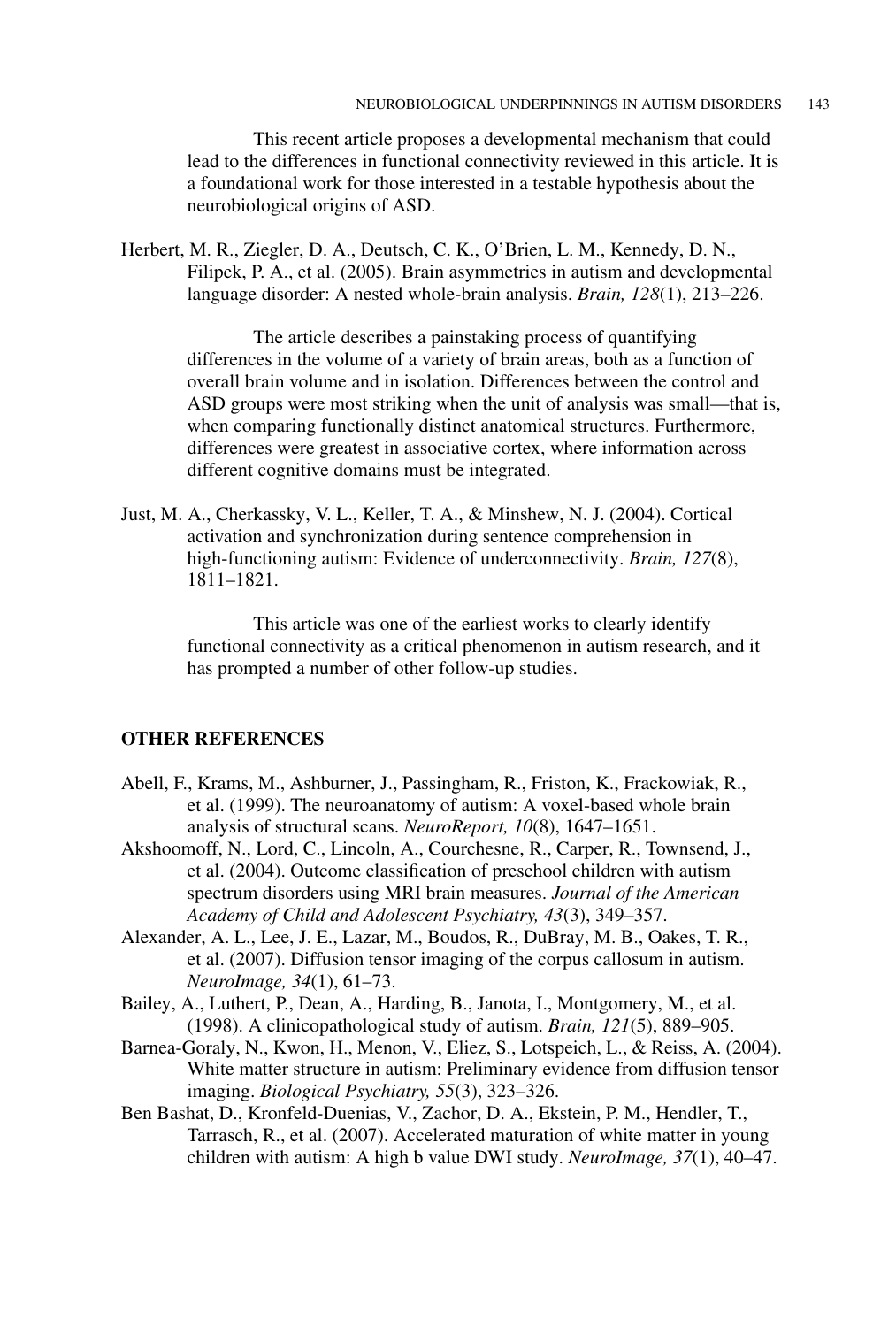- Bennetto, L., Pennington, B. F., & Rogers, S. J. (1996). Intact and impaired memory functions in autism. *Child Development, 67*, 1816–1835.
- Bigler, E. D., Mortensen, S., Neeley, E. S., Ozonoff, S., Krasny, L., Johnson, M., et al. (2007). Superior temporal gyrus, language function, and autism. *Developmental Neuropsychology, 31*(2), 217–238.
- Boddaert, N., Belin, P., Chabane, N., Poline, J., Barthelemy, C., Mouren-Simeoni, M., et al. (2003). Perception of complex sounds: Abnormal pattern of cortical activation in autism. *American Journal of Psychiatry, 160*(11), 2057– 2060.
- Bomba, M. D., & Pang, E. W. (2004). Cortical auditory evoked potentials in autism: A review. *International Journal of Psychophysiology, 53*(3), 161–169.
- Bruneau, N., Roux, S., Adrien, J. L., & Barthelemy, C. (1999). Auditory associative cortex dysfunction in children with autism: Evidence from late auditory evoked potentials (N1 wave-t complex). *Clinical Neurophysiology, 110*(11), 1927–1934.
- Bruneau, N., Roux, S., Guerin, P., Barthelemy, C., & Lelord, G. (1997). Temporal prominence of auditory evoked potentials (N1 wave) in 4–8-year-old children. *Psychophysiology, 34*(1), 32–38.
- Buchwald, J. S., Erwin, R., Van Lancker, D., Guthrie, D., Schwafel, J., & Tanguay, P. (1992). Midlatency auditory evoked responses: P1 abnormalities in adult autistic subjects. *Electroencephalography and Clinical Neurophysiology, 84*(2), 164–171.
- Casey, B. J., & Cohen, J. D. (1996). In reply to: C. T. Morton, Is research in normal and ill children involving radiation exposure ethical? *Archives of General Psychiatry, 53*, 1059–1060.
- Ceponiene, R., Lepisto, T., Shestakova, A., Vanhala, R., Alku, P., Näätänen, R., et al. (2003). Speech-sound-selective auditory impairment in children with autism: They can perceive but do not attend. *Proceedings of the National Academy of Sciences USA, 100*(9), 5567–5572.
- Chung, M. K., Dalton, K. M., Alexander, A. L., & Davidson, R. J. (2004). Less white matter concentration in autism: 2d Voxel-based morphometry. *NeuroImage, 23*(1), 242–251.
- Ciesielski, K. T., Ciesielski, K. T., Courchesne, E., & Elmasian, R. (1990). Effects of focused selective attention tasks on event-related potentials in autistic and normal individuals. *Electroencephalography and Clinical Neurophysiology, 75*(3), 207.
- Courchesne, E., Carper, R., & Akshoomoff, N. (2003). Evidence of brain overgrowth in the first year of life in autism. *Journal of the American Medical Association, 290*(3), 337–344.
- Courchesne, E., Courchesne, R. Y., Hicks, G., & Lincoln, A. J. (1985). Functioning of the brain-stem auditory pathway in non-retarded autistic individuals. *Electroencephalography and Clinical Neurophysiology, 61*(6), 491–501.
- Courchesne, E., Karns, C. M., Davis, H. R., Ziccardi, R., Carper, R. A., Tigue, Z. D., et al. (2001). Unusual brain growth patterns in early life in patients with autistic disorder: An MRI study. *Neurology, 57*(2), 245–254.
- Courchesne, E., Lincoln, A. J., Yeung-Courchesne, R., Elmasian, R., & Grillon, C. (1989). Pathophysiologic findings in nonretarded autism and receptive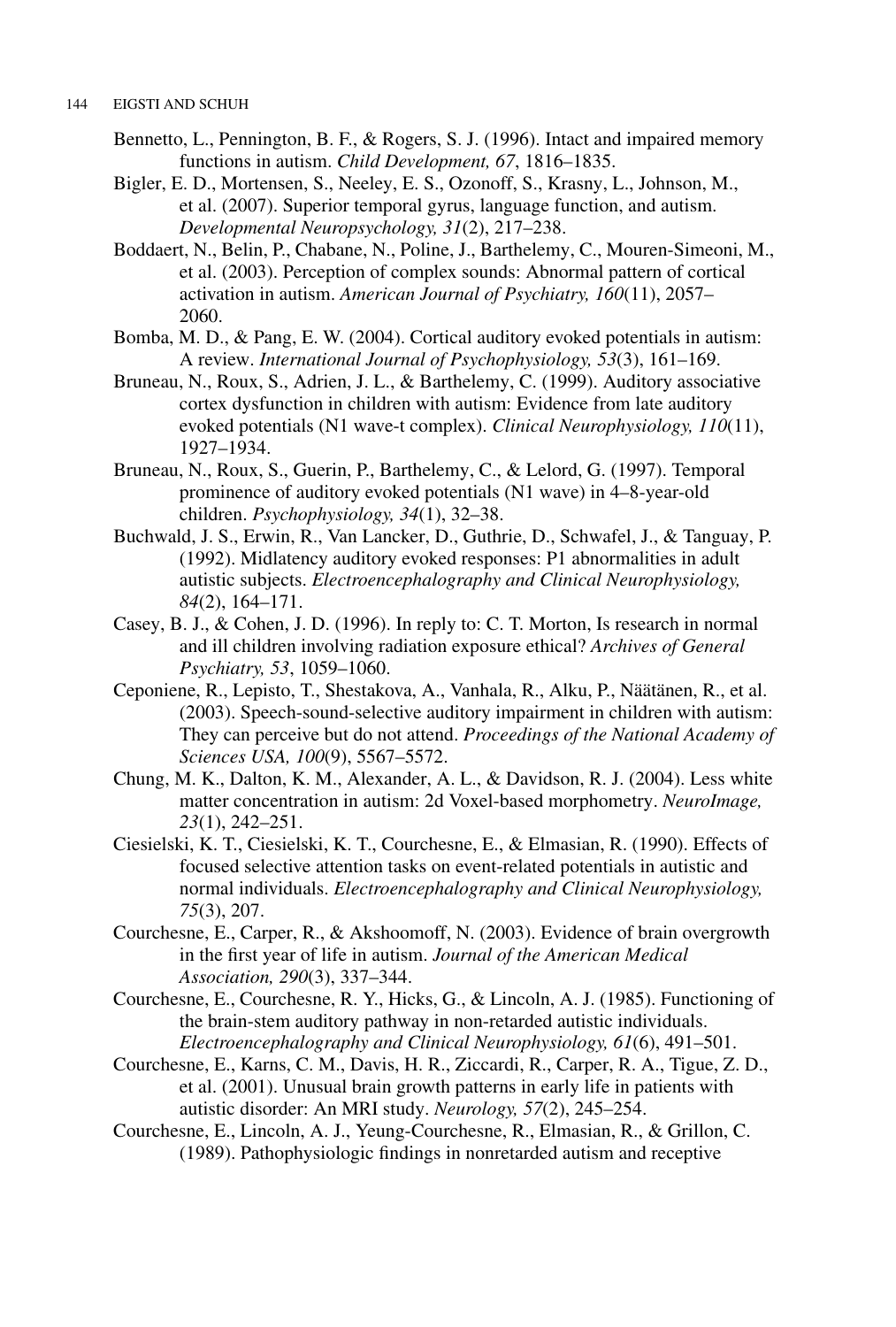developmental language disorder. *Journal of Autism and Developmental Disorders, 19*(1), 1–17.

- Courchesne, E., Redcay, E., Morgan, J., & Kennedy, D. (2005). Autism at the beginning: Microstructural and growth abnormalities underlying the cognitive and behavioral phenotype of autism. *Development and Psychopathology, 17*, 577–97.
- Cunningham, J., Nicol, T., Zecker, S., & Kraus, N. (2000). Speech-evoked neurophysiologic responses in children with learning problems: Development and behavioral correlates of perception. *Ear and Hearing, 21*(6), 554–568.
- Dawson, G. (1988). Cerebral lateralization in autism: Clues to its role in language and affective development. In D. L. Molfese & S. J. Segalowitz (Eds.), *Brain lateralization in children: Developmental implications* (pp. 437–461). New York: Guilford.
- Dawson, G., Finley, C., Phillips, S., Galpert, L., & Lewy, A. (1988). Reduced P3 amplitude of the event-related brain potential: Its relationship to language ability in autism. *Journal of Autism and Developmental Disorders, 18*(4), 493–504.
- Dementieva, Y. A., Vance, D. D., Donnelly, S. L., Elston, L. A., Wolpert, C. M., Ravan, S. A., et al. (2005). Accelerated head growth in early development of individuals with autism. *Pediatric Neurology, 32*(2), 102–108.
- Dunn, M. A., & Bates, J. C. (2005). Developmental change in neutral processing of words by children with autism. *Journal of Autism and Developmental Disorders, 35*(3), 361–376.
- Dunn, M. A., Gomes, H., & Gravel, J. (2007). Mismatch negativity in children with autism and typical development. *Journal of Autism and Developmental Disorders*.
- Eigsti, I. M., Bennetto, L., & Dadlani, M. (2007). Beyond pragmatics: Morphosyntactic development in autism. *Journal of Autism and Developmental Disorders, 37*, 1007–23.
- Eigsti, I. M., & Shapiro, T. (2003). A systems neuroscience approach to autism: Biological, cognitive and clinical perspectives. *Mental Retardation and Developmental Disabilities Research Reviews, 9*, 205–215.
- Ferri, R., Elia, M., Agarwal, N., Lanuzza, B., Musumeci, S. A., & Pennisi, G. (2003). The mismatch negativity and the P3a components of the auditory event-related potentials in autistic low-functioning subjects. *Clinical Neurophysiology, 114*(9), 1671–1680.
- Folstein, S. E., & Rosen-Scheidley, B. (2001). Genetics of autism: Complex aetiology for a heterogeneous disorder. *Nature Reviews: Genetics, 2*, 943–955.
- Friederici, A. D. (2004). Event-related brain potential studies in language. *Current Neurology and Neuroscience Reports, 4*(6), 466–470.
- Gaffrey, M. S., Kleinhans, N. M., Haist, F., Akshoomoff, N., Campbell, A., Courchesne, E., et al. (2007). Atypical [corrected] participation of visual cortex during word processing in autism: An fMRI study of semantic decision. *Neuropsychologia, 45*(8), 1672–1684.
- Gage, N. M., Siegel, B., Callen, M., & Roberts, T. P. (2003). Cortical sound processing in children with autism disorder: An MEG investigation. *NeuroReport, 14*(16), 2047–2051.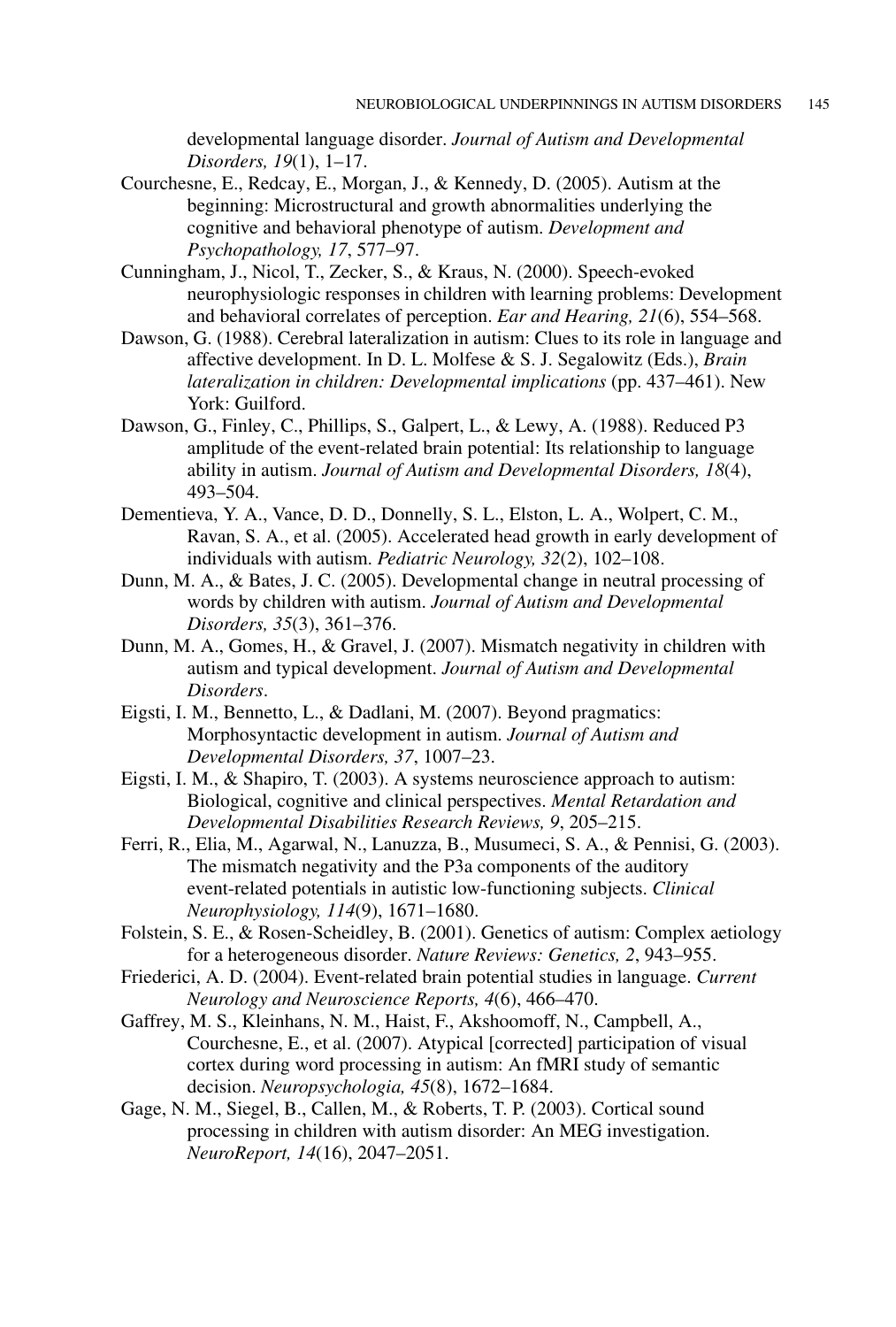- Giard, M. H., Perrin, F., Echallier, J. F., Thevenet, M., Froment, J. C., & Pernier, J. (1994). Dissociation of temporal and frontal components in the human auditory N1 wave: A scalp current density and dipole model analysis. *Electroencephalography and Clinical Neurophysiology, 92*(3), 238–252.
- Gomot, M., Bernard, F. A., Davis, M. H., Belmonte, M. K., Ashwin, C., Bullmore, E. T., et al. (2006). Change detection in children with autism: An auditory event-related fMRI study. *NeuroImage, 29*(2), 475–484.
- Gomot, M., Giard, M. H., Adrien, J. L., Barthelemy, C., & Bruneau, N. (2002). Hypersensitivity to acoustic change in children with autism: Electrophysiological evidence of left frontal cortex dysfunctioning. *Psychophysiology, 39*(5), 577–584.
- Gomot, M., Giard, M. H., Roux, S., Barthelemy, C., & Bruneau, N. (2000). Maturation of frontal and temporal components of mismatch negativity (MMN) in children. *NeuroReport, 11*(14), 3109–3112.
- Happé, F., & Frith, U. (1996). The neuropsychology of autism. *Brain*, 119, 1377–1400.
- Harris, G. J., Chabris, C. F., Clark, J., Urban, T., Aharon, I., Steele, S., et al. (2006). Brain activation during semantic processing in autism spectrum disorders via functional magnetic resonance imaging. *Brain and Cognition, 61*(1), 54–68.
- Hashimoto, T., Tayama, M., Murakawa, K., Yoshimoto, T., Miyazaki, M., Harada, M., et al. (1995). Development of the brainstem and cerebellum in autistic patients. *Journal of Autism and Developmental Disorders, 25*, 1–18.
- Heaton, P. (2003). Pitch memory, labelling and disembedding in autism. *Journal of Child Psychology and Psychiatry, 44*(4), 543–551.
- Hendry, J., Devito, T., Gelman, N., Densmore, M., Rajakumar, N., Pavlosky, W., et al. (2006). White matter abnormalities in autism detected through transverse relaxation time imaging. *NeuroImage, 29*(4), 1049–1057.
- Herbert, M. R., Harris, G. J., Adrien, K. T., Ziegler, D. A., Makris, N., Kennedy, D. N., et al. (2002). Abnormal asymmetry in language association cortex in autism. *Annals of Neurology, 52*(5), 588–596.
- Herbert, M. R., Ziegler, D., Makris, N., Filipek, P., Kemper, T., Normandin, J., et al. (2004). Localization of white matter volume increase in autism and developmental language disorder. *Annals of Neurology, 55*(4), 530–540.
- Hoshino, Y. (1980). Early symptoms of autism in children and their diagnostic significance. *Japanese Journal of Child and Adolescent Psychiatry, 21*(5), 284–299.
- Howlin, P., Goode, S., Hutton, J., & Rutter, M. (2004). Adult outcome for children with autism. *Journal of Child Psychology and Psychiatry, 45*(2), 212–229.
- Jansson-Verkasalo, E., Ceponiene, R., Kielinen, M., Suominen, K., Jantti, V., Linna, S. L., et al. (2003). Deficient auditory processing in children with Asperger syndrome, as indexed by event-related potentials. *Neuroscience Letters, 338*(3), 197–200.
- Kana, R. K., Keller, T. A., Cherkassky, V. L., Minshew, N. J., & Just, M. A. (2006). Sentence comprehension in autism: Thinking in pictures with decreased functional connectivity. *Brain, 129*(Pt. 9), 2484–2493.
- Kasai, K., Hashimoto, O., Kawakubo, Y., Yumoto, M., Kamio, S., Itoh, K., et al. (2005). Delayed automatic detection of change in speech sounds in adults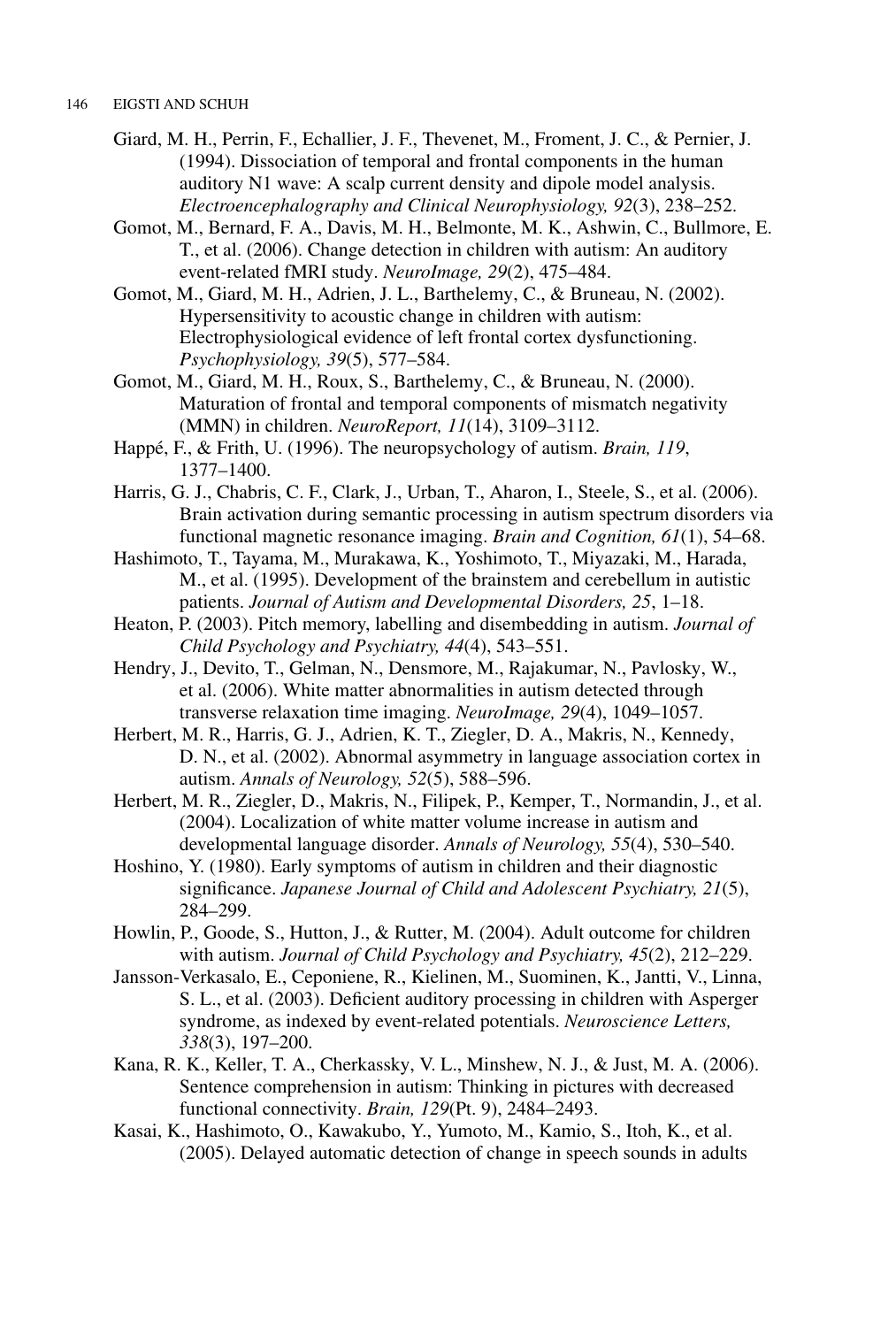with autism: A magnetoencephalographic study. *Clinical Neurophysiology, 116*(7), 1655–1664.

- Kennedy, D. N., Haselgrove, C., & McInerney, S. (2003). MRI-based morphometric of typical and atypical brain development. *Mental Retardation and Developmental Disabilities Research Reviews, 9*(3), 155–160.
- Klin, A. (1992). Listening preferences in regard to speech in four children with developmental disabilities. *Journal of Child Psychology and Psychiatry, 33*(4), 763–769.
- Kuhl, P. K., Coffey-Corina, S., Padden, D., & Dawson, G. (2005). Links between social and linguistic processing of speech in preschool children with autism: Behavioral and electrophysiological measures. *Developmental Science, 8*(1), F1–F12.
- Kutas, M., McCarthy, G., & Donchin, E. (1977). Augmenting mental chronometry: The P300 as a measure of stimulus evaluation time. *Science, 197*(4305), 792–795.
- Lainhart, J. E., Piven, J., Wzorek, M., Landa, R., Santangelo, S. L., Coon, H., et al. (1997). Macrocephaly in children and adults with autism. *Journal of the American Academy of Child and Adolescent Psychiatry, 36*(2), 282–290.
- Lee, J. E., Bigler, E. D., Alexander, A. L., Lazar, M., DuBray, M. B., Chung, M. K., et al. (2007). Diffusion tensor imaging of white matter in the superior temporal gyrus and temporal stem in autism. *Neuroscience Letters, 424*(2), 127–132.
- Lepisto, T., Kujala, T., Vanhala, R., Alku, P., Huotilainen, M., & Näätänen, R. (2005). The discrimination of and orienting to speech and non-speech sounds in children with autism. *Brain Research, 1066*(1–2), 147–157.
- Lepisto, T., Silokallio, S., Nieminen-von Wendt, T., Alku, P., Näätänen, R., & Kujala, T. (2006). Auditory perception and attention as reflected by the brain event-related potentials in children with Asperger syndrome. *Clinical Neurophysiology, 117*(10), 2161–2171.
- Lincoln, A. J., Courchesne, E., Harms, L., & Allen, M. (1995). Sensory modulation of auditory stimuli in children with autism and receptive developmental language disorder: Event-related brain potential evidence. *Journal of Autism and Developmental Disorders, 25*(5), 521–539.
- Logothetis, N. K., Pauls, J., Augath, M., Trinath, T., & Oeltermann, A. (2001). Neurophysiological investigation of the basis of the fMRI signal. *Nature, 412*(6843), 150–157.
- Martin, L. J., Barajas, J. J., & Fernandez, R. (1988). Auditory P3 development in childhood. *Scandinavian Audiology Supplement, 30*, 105–109.
- McAlonan, G. M., Cheung, V., Cheung, C., Suckling, J., Lam, G. Y., Tai, K. S., et al. (2005). Mapping the brain in autism. A voxel-based MRI study of volumetric differences and intercorrelations in autism. *Brain, 128*(2), 268–276.
- McClelland, J. L. (2000). The basis of hyperspecificity in autism: A preliminary suggestion based on properties of neural nets. *Journal of Autism and Developmental Disorders, 30*(5), 497–502.
- Minshew, N. J., Goldstein, G., & Siegel, D. J. (1997). Neuropsychological functioning in autism: Profile of a complex information processing disorder. *Journal of the International Neuropsychological Society, 3*, 303–316.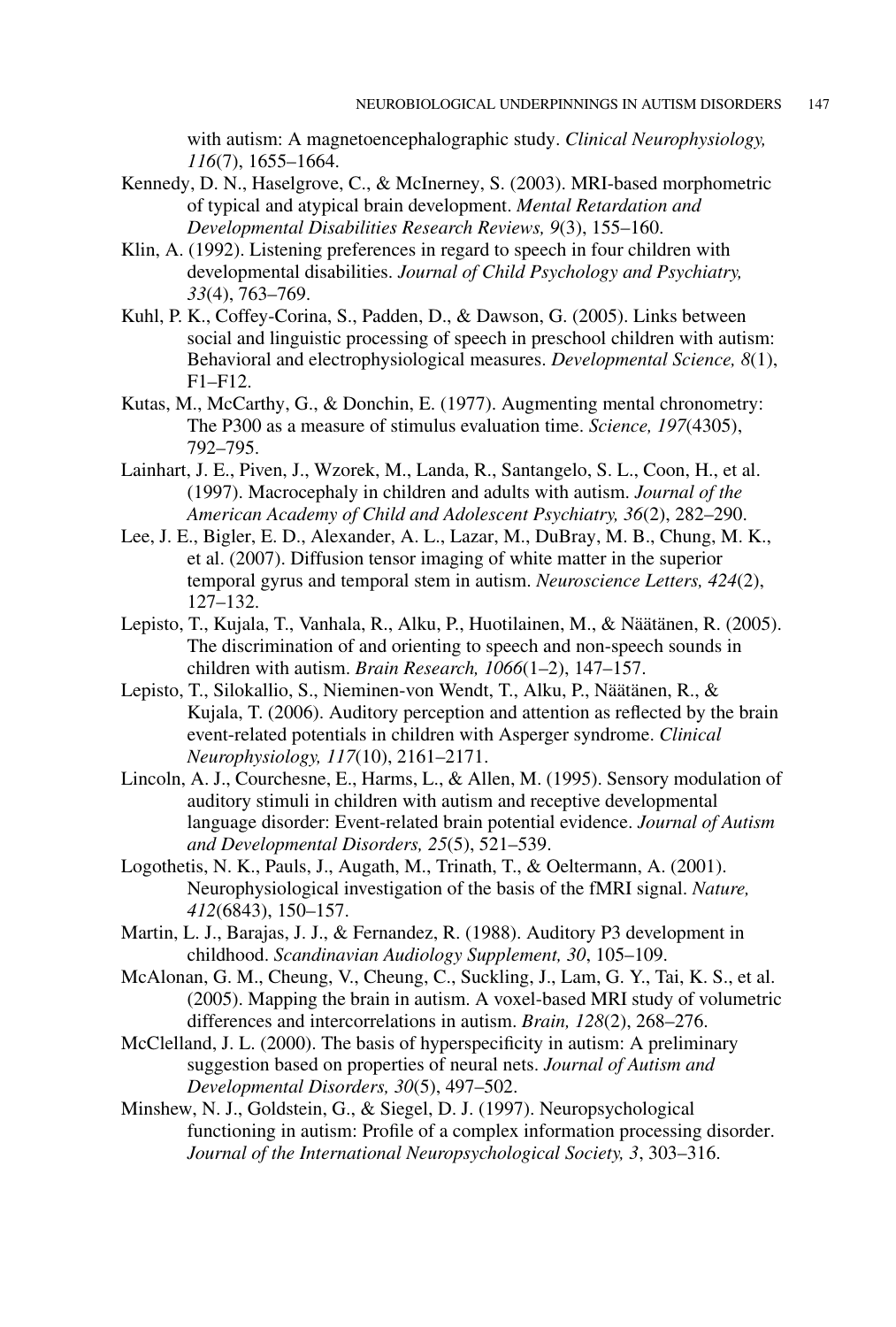- Mottron, L., & Burack, J. (2001). Enhanced perceptual functioning in the development of autism. In J.A. Burack, T. Charman, N. Yirmiya, & P. R. Zelazo (eds.), *The development of autism: Perspectives from theory and research* (pp. 131–148). Mahwah, NJ: Erlbaum.
- Mottron, L., Dawson, M., Soulieres, I., Hubert, B., & Burack, J. (2006). Enhanced perceptual functioning in autism: An update, and eight principles of autistic perception. *Journal of Autism and Developmental Disorders, 36*(1), 27–43.
- Näätänen, R., Paavilainen, P., Rinne, T., & Alho, K. (2007). The mismatch negativity (MMN) in basic research of central auditory processing: A review. *Clinical Neurophysiology 118*(12), 2544–2590.
- Näätänen, R., & Winkler, I. (1999). The concept of auditory stimulus representation in cognitive neuroscience. *Psychological Bulletin, 125*(6), 826–859.
- Novick, B., Vaughan, H. G., Jr., Kurtzberg, D., & Simson, R. (1980). An electrophysiologic indication of auditory processing defects in autism. *Psychiatry Research, 3*(1), 107–114.
- O'Riordan, M., & Passetti, F. (2006). Discrimination in autism within different sensory modalities. *Journal of Autism and Developmental Disorders, 36*(5), 665.
- Oram Cardy, J. E., Flagg, E. J., Roberts, W., & Roberts, T. P. (2005). Delayed mismatch field for speech and non-speech sounds in children with autism. *NeuroReport, 16*(5), 521–525.
- Ozonoff, S., Cook, I., Coon, H., Dawson, G., Joseph, R., Klin, A., et al. (2004). Performance on Cambridge neuropsychological test automated battery subtests sensitive to frontal lobe function in people with autistic disorder: Evidence from the collaborative programs of excellence in autism network. *Journal of Autism and Developmental Disorders, 34*(2), 139–150.
- Piven, J., Arndt, S., Bailey, J., Havercamp, S., Andreasen, N. C., & Palmer, P. (1995). An MRI study of brain size in autism. *American Journal of Psychiatry, 152*(8), 1145–1149.
- Polich, J. (2004). Clinical application of the P300 event-related brain potential. *Physical Medicine and Rehabilitation Clinics of North America, 15*(1), 133–161.
- Polich, J., & Martin, S. (1992). P300, cognitive capability, and personality: A correlational study of university undergraduates. *Personality and Individual Differences, 13*(5), 533–543.
- Rapin, I., & Dunn, M. (2003). Update on the language disorders of individuals on the autistic spectrum. *Brain and Development, 25*, 166–72.
- Rippon, G., Brock, J., Brown, C., & Boucher, J. (2007). Disordered connectivity in the autistic brain: Challenges for the "new psychophysiology." *International Journal of Psychophysiology, 63*(2), 164–172.
- Seri, S., Pisani, F., Thai, J. N., & Cerquiglini, A. (2007). Pre-attentive auditory sensory processing in autistic spectrum disorder. Are electromagnetic measurements telling us a coherent story? *International Journal of Psychophysiology, 63*(2), 159–163.
- Sparks, B., Friedman, S. D., Shaw, D., Aylward, E., Echelard, D., Artru, A., et al. (2002). Brain structural abnormalities in young children with autism spectrum disorders. *Neurology, 59*, 184–192.